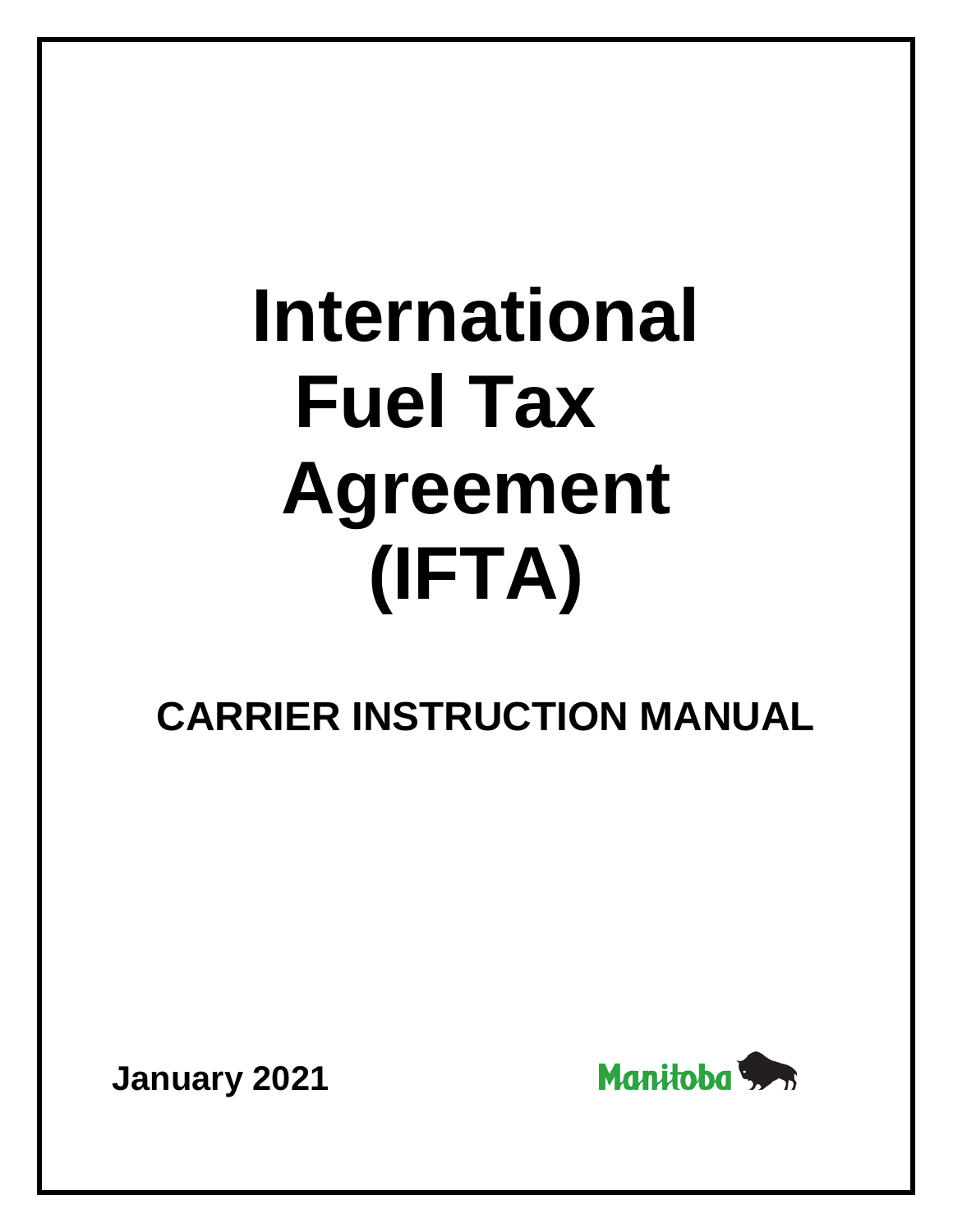# **Table of Contents**

| How Does a Carrier Become Licenced Under IFTA?<br>27 November 2014                      |           |
|-----------------------------------------------------------------------------------------|-----------|
| What Happens After the Application is Submitted?<br>8                                   |           |
|                                                                                         |           |
|                                                                                         |           |
| How Does a Licensee Add a Vehicle to its Fleet?<br>9                                    |           |
| How Are IFTA Credentials Renewed?<br>10                                                 |           |
|                                                                                         |           |
|                                                                                         |           |
|                                                                                         |           |
| When is the IFTA Quarterly Tax Return Due?<br>12                                        |           |
|                                                                                         |           |
| Is a Quarterly Tax Return Due Even When There Were No Taxable Operations? __________ 12 |           |
|                                                                                         |           |
|                                                                                         |           |
| How Do I Receive a Refund of Overpaid Taxes?<br>13                                      |           |
| Recordkeeping Requirements_                                                             | 14        |
|                                                                                         |           |
|                                                                                         |           |
|                                                                                         |           |
| In What Form Can IFTA Records Be Kept?<br>15                                            |           |
|                                                                                         |           |
|                                                                                         |           |
|                                                                                         |           |
|                                                                                         |           |
|                                                                                         |           |
|                                                                                         |           |
|                                                                                         |           |
|                                                                                         | <b>18</b> |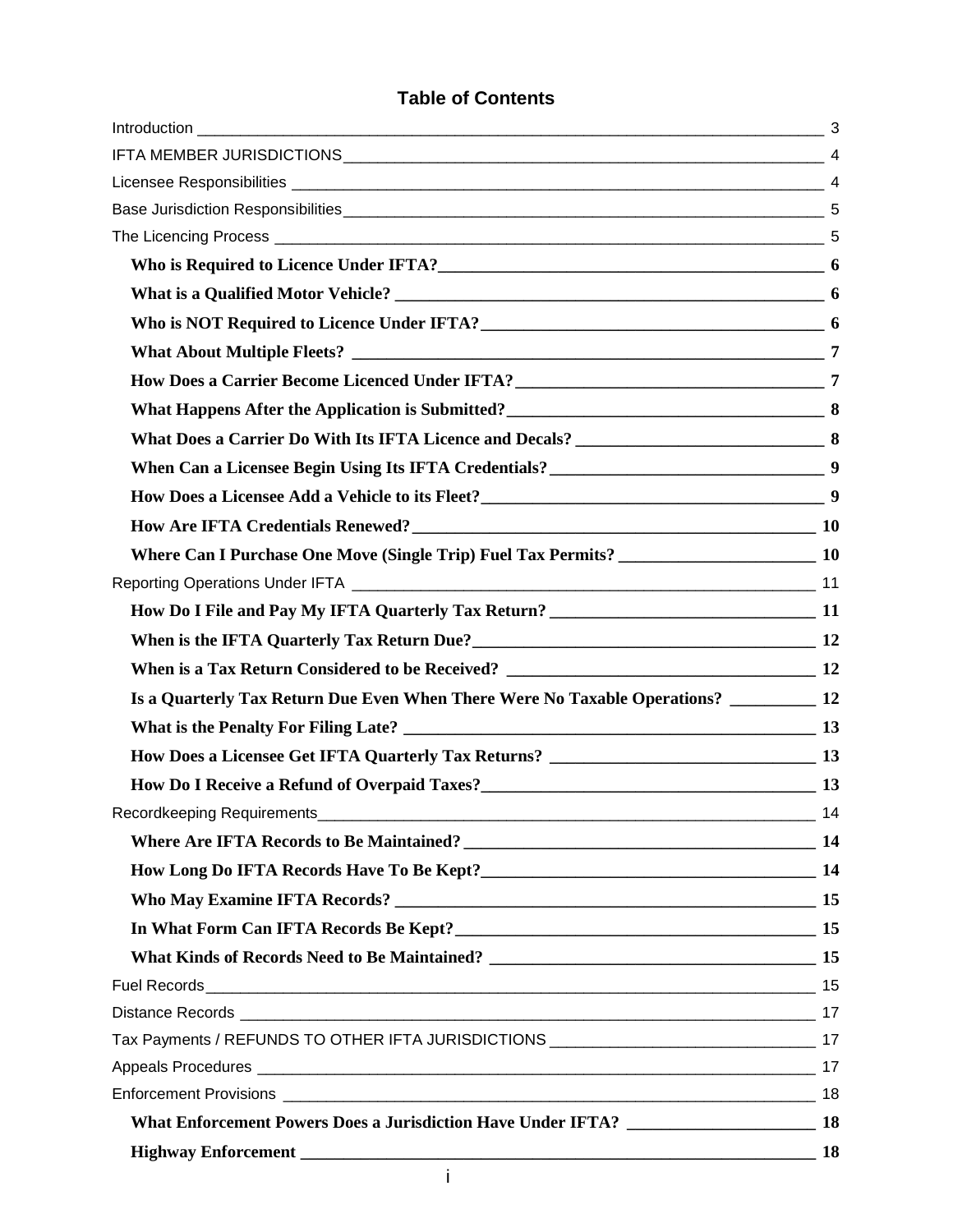| Licence Cancellation, Revocation and Reinstatement<br>19                             |    |
|--------------------------------------------------------------------------------------|----|
|                                                                                      |    |
|                                                                                      |    |
|                                                                                      |    |
|                                                                                      |    |
|                                                                                      |    |
|                                                                                      |    |
|                                                                                      |    |
|                                                                                      |    |
| Once I Have Been Audited, Do I Need to Keep My Records That Have Been Audited?<br>22 |    |
|                                                                                      |    |
|                                                                                      |    |
|                                                                                      |    |
|                                                                                      |    |
|                                                                                      |    |
|                                                                                      |    |
|                                                                                      |    |
|                                                                                      | 27 |
|                                                                                      |    |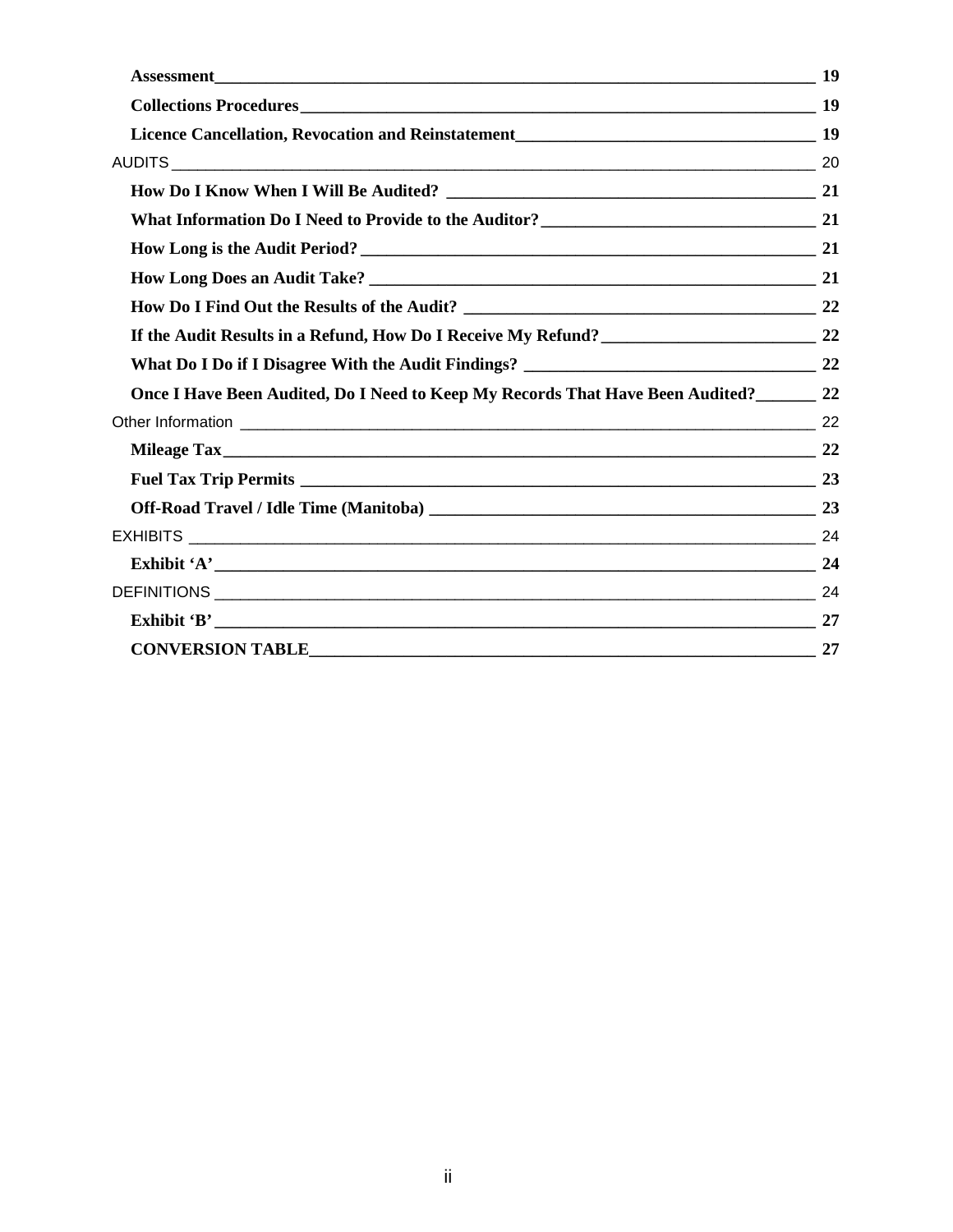## **INTRODUCTION**

<span id="page-3-0"></span>The International Fuel Tax Agreement (IFTA) can significantly reduce your paperwork and compliance burdens for fuel tax reporting of diesel, gasoline, propane, blended fuel (gasohol, ethanol, biodiesel), compressed natural gas and other fuels used to power your motor vehicles. It is an Agreement among jurisdictions to simplify the reporting of fuel taxes by interjurisdictional motor carriers. A jurisdiction refers to a province or territory of Canada, a state of the United States, the District of Columbia or a State of the United Mexican States.

Prior to IFTA, carriers were required to register with each jurisdiction in which they travelled, obtain permits and file fuel tax returns. Depending upon the number of jurisdictions that they travelled in, the process could be burdensome as jurisdictions had different reporting requirements, tax returns and due dates.

In 1983, three U.S. States - Arizona, Iowa and Washington - joined together to form a base-state fuel use tax agreement they called IFTA. Since January 1, 1997, 58 jurisdictions are members of IFTA (48 states and 10 provinces). Only Alaska, the District of Columbia, Hawaii, the Yukon Territory, Nunavut, the Northwest Territories and Mexico are not members of IFTA.

IFTA is based on the concept of one licence and one administering base jurisdiction for each licensee. A licensee's base jurisdiction will be the administrator of the Agreement on behalf of the other member jurisdictions.

IFTA makes motor carrier compliance with provincial and state fuel use tax requirements much simpler and less expensive. The advantages of IFTA membership include:

- One IFTA application form.
- One set of IFTA credentials (licence and decals).
- One IFTA credentials fee.
- One IFTA quarterly tax return to complete and file.
- One IFTA net tax payment or credit.
- One IFTA audit.
- Uniformity in fuel tax administration and enforcement

This manual explains your responsibilities as a licensee under IFTA. Definitions of terms used in this manual can be found in Exhibit 'A' on page 24. If you have any questions about IFTA after reading this manual, please call Manitoba Finance -Taxation Division at 204-945-5603 (Manitoba Toll Free 1-800-782-0318).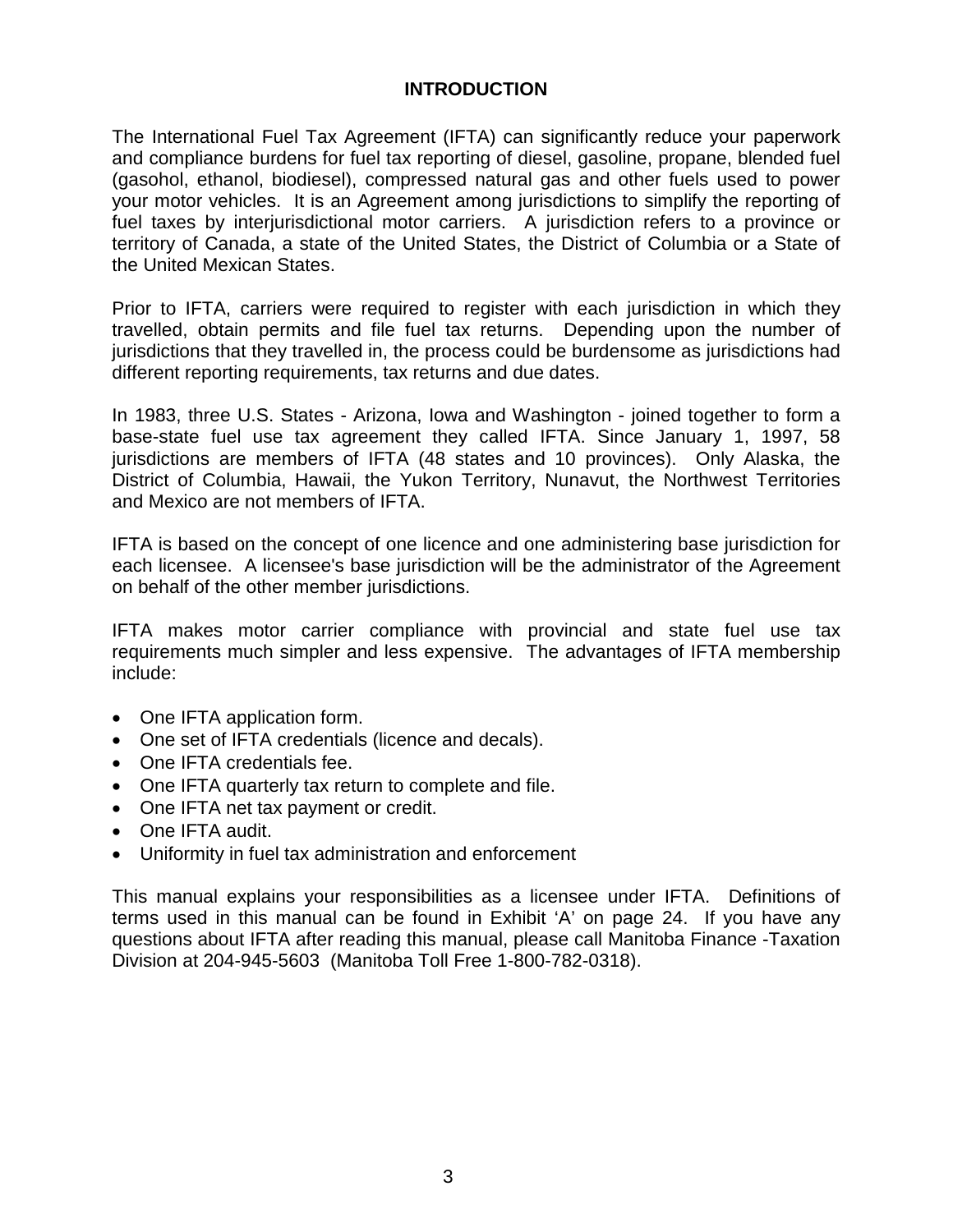# **IFTA MEMBER JURISDICTIONS**

<span id="page-4-0"></span>

| AL             | Alabama                 | <b>NB</b>              | <b>New Brunswick</b>        |
|----------------|-------------------------|------------------------|-----------------------------|
| AB             | Alberta                 | <b>NH</b>              | New Hampshire               |
| <b>AZ</b>      | Arizona                 | <b>NJ</b>              | New Jersey                  |
| <b>AR</b>      | Arkansas                | <b>NM</b>              | <b>New Mexico</b>           |
| BC             | <b>British Columbia</b> | <b>NY</b>              | New York                    |
| CA             | California              | <b>NL</b>              | Newfoundland                |
| CO             | Colorado                | $\overline{\text{NC}}$ | North Carolina              |
| <b>CT</b>      | Connecticut             | <b>ND</b>              | North Dakota                |
| DE             | Delaware                | $\overline{\text{NS}}$ | Nova Scotia                 |
| <b>FL</b>      | Florida                 | OH                     | Ohio                        |
| GA             | Georgia                 | OK                     | Oklahoma                    |
| ID             | Idaho                   | ON                     | Ontario                     |
| IL             | <b>Illinois</b>         | <b>OR</b>              | Oregon                      |
| $\overline{N}$ | Indiana                 | $\overline{PA}$        | Pennsylvania                |
| IA             | lowa                    | <b>PE</b>              | <b>Prince Edward Island</b> |
| KS             | Kansas                  | $\overline{AC}$        | Quebec                      |
| KY             | Kentucky                | R <sub>l</sub>         | Rhode Island                |
| LA             | Louisiana               | <b>SK</b>              | Saskatchewan                |
| ME             | Maine                   | $\overline{SC}$        | South Carolina              |
| <b>MB</b>      | Manitoba                | <b>SD</b>              | South Dakota                |
| <b>MD</b>      | Maryland                | <b>TN</b>              | Tennessee                   |
| MA             | <b>Massachusetts</b>    | <b>TX</b>              | <b>Texas</b>                |
| MI             | Michigan                | UT                     | Utah                        |
| <b>MN</b>      | Minnesota               | VT                     | Vermont                     |
| <b>MS</b>      | Mississippi             | VA                     | Virginia                    |
| <b>MO</b>      | <b>Missouri</b>         | <b>WA</b>              | Washington                  |
| <b>MT</b>      | Montana                 | WV                     | West Virginia               |
| <b>NE</b>      | Nebraska                | WI                     | Wisconsin                   |
| <b>NV</b>      | Nevada                  | <b>WY</b>              | Wyoming                     |

# <span id="page-4-1"></span>**LICENSEE RESPONSIBILITIES**

As a carrier subject to the provisions of IFTA, you have a number of responsibilities. In summary, you must:

- apply to your base jurisdiction for licencing under IFTA by completing an application for IFTA licence and decals and paying the applicable fees.
- carry a copy of your IFTA licence in paper or electronic format in the cab of each vehicle operating under IFTA.
- affix a set of IFTA decals to each vehicle operating under IFTA.
- file online IFTA quarterly tax returns with your base jurisdiction in a timely manner.
- pay online all taxes due under IFTA to your base jurisdiction in a timely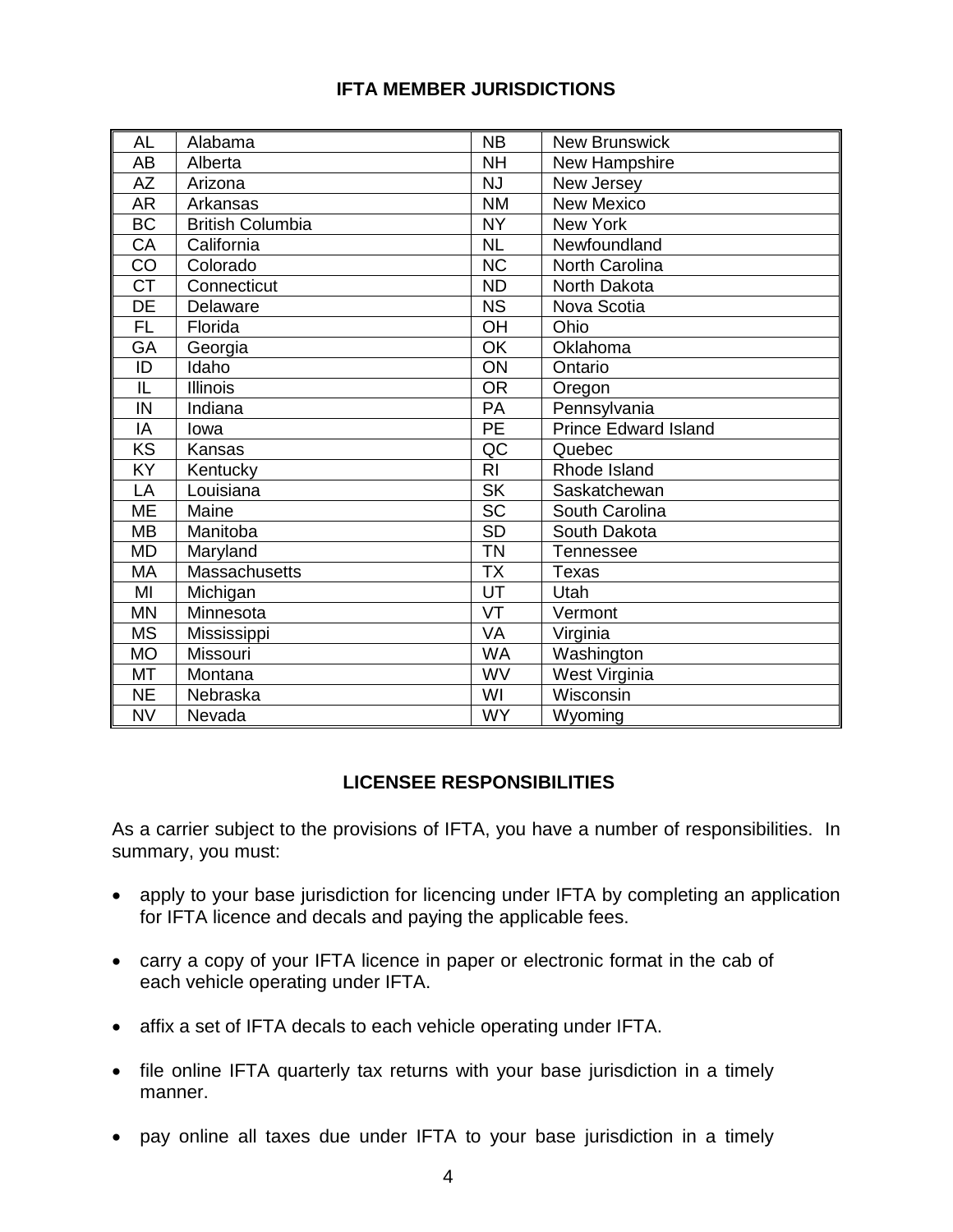manner.

• maintain records for four (4) years to substantiate your IFTA quarterly tax returns and make them available for audit upon request.

# **BASE JURISDICTION RESPONSIBILITIES**

<span id="page-5-0"></span>A province or state that is a member of IFTA has a number of responsibilities with respect to its IFTA licensees. As a member of the Agreement, Manitoba must:

- accept and process completed applications for IFTA licences and decals.
- issue IFTA operating credentials (licences and decals) to licenced carriers.
- provide licensees with information to enable them to comply with IFTA requirements.
- make IFTA quarterly tax returns available to licensees.
- accept and process IFTA quarterly tax returns and payments from licensees and distribute the payments to the other IFTA member jurisdictions in a timely manner.
- maintain records of IFTA licensees' accounts.
- issue requested refunds (greater than \$10) to licensees.
- audit licensees on behalf of the other IFTA member jurisdictions.

Additionally, each jurisdiction must maintain an audit staff sufficient to ensure that its licensees are filing accurate IFTA quarterly tax returns. Lastly, the jurisdictions must exchange information among themselves so that IFTA can be administered effectively and efficiently.

# **THE LICENCING PROCESS**

<span id="page-5-1"></span>The IFTA licencing process serves a number of purposes:

- Licencing identifies the carrier to its base jurisdiction and to all other IFTA member jurisdictions as a licensee under IFTA.
- Licencing provides the carrier with the credentials necessary to operate under IFTA.
- Licencing gives the base jurisdiction the opportunity to provide the carrier with information about its obligations as an IFTA licensee.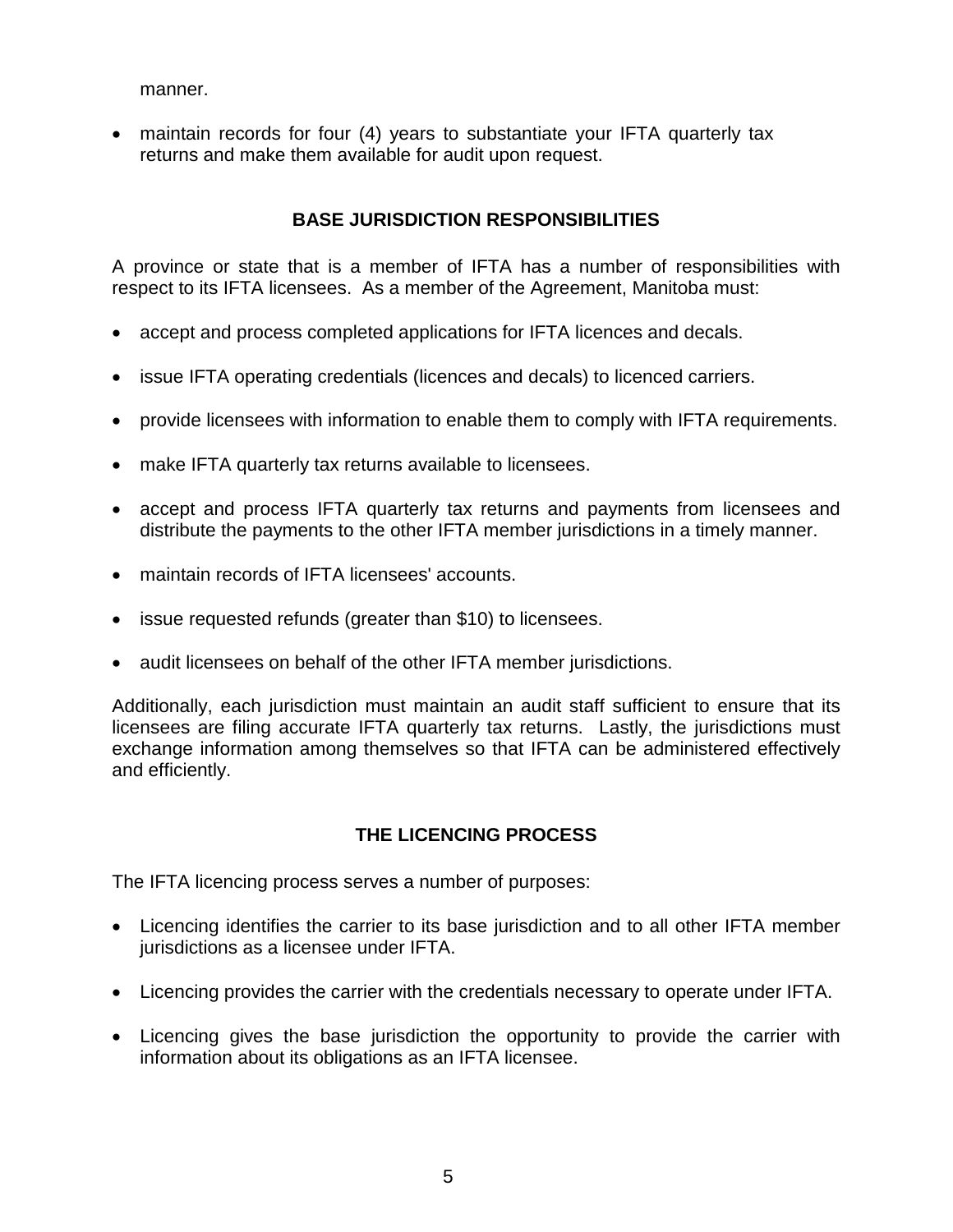# <span id="page-6-0"></span>**Who is Required to Licence Under IFTA?**

Under IFTA, it is the licensee who is licensed, NOT the licensee's vehicles. Carriers may apply for registration under IFTA in Manitoba if:

- The carrier is based in Manitoba.
- The carrier operates one or more qualified motor vehicles in Manitoba **and in at least one other IFTA member jurisdiction.**
- The carrier keeps its operational records in Manitoba.

# <span id="page-6-1"></span>**What is a Qualified Motor Vehicle?**

IFTA defines a qualified motor vehicle as a motor vehicle used, designed or maintained for the transportation of persons or property and:

- having two axles and a gross vehicle weight or registered gross vehicle weight exceeding 11,797 kilograms or 26,000 lbs (power unit only); or
- having three or more axles regardless of weight (power unit only); or
- if used in combination with a trailer, having a combined weight that exceeds 11,797 kilograms or 26,000 lbs (combination of power unit and trailing unit).

A qualified motor vehicle does not include recreational vehicles, such as motor homes and pickup trucks with attached campers and buses that are used exclusively for personal pleasure by an individual (i.e. the vehicle must not be used commercially).

IFTA only requires you to report on the operations of your qualified motor vehicles.

# <span id="page-6-2"></span>**Who is NOT Required to Licence Under IFTA?**

- A carrier who does not operate qualified motor vehicles.
- A carrier who does not operate in more than one IFTA member jurisdiction. For example, if a carrier runs exclusively Manitoba/Nunavut, he/she will not be licenced under IFTA.
- A carrier who chooses to fulfil its fuel use tax obligations by purchasing One Move (Single Trip) Fuel Tax Permits (see page 10 for more information).
- Certain lease operations. (Note: In **all** cases, either the lessor or the lessee is required to be an IFTA licensee). Please see Bulletin No. IFTA-002, Leased Operations Under IFTA, at [www.gov.mb.ca/finance/taxation](http://www.gov.mb.ca/finance/taxation) for more information.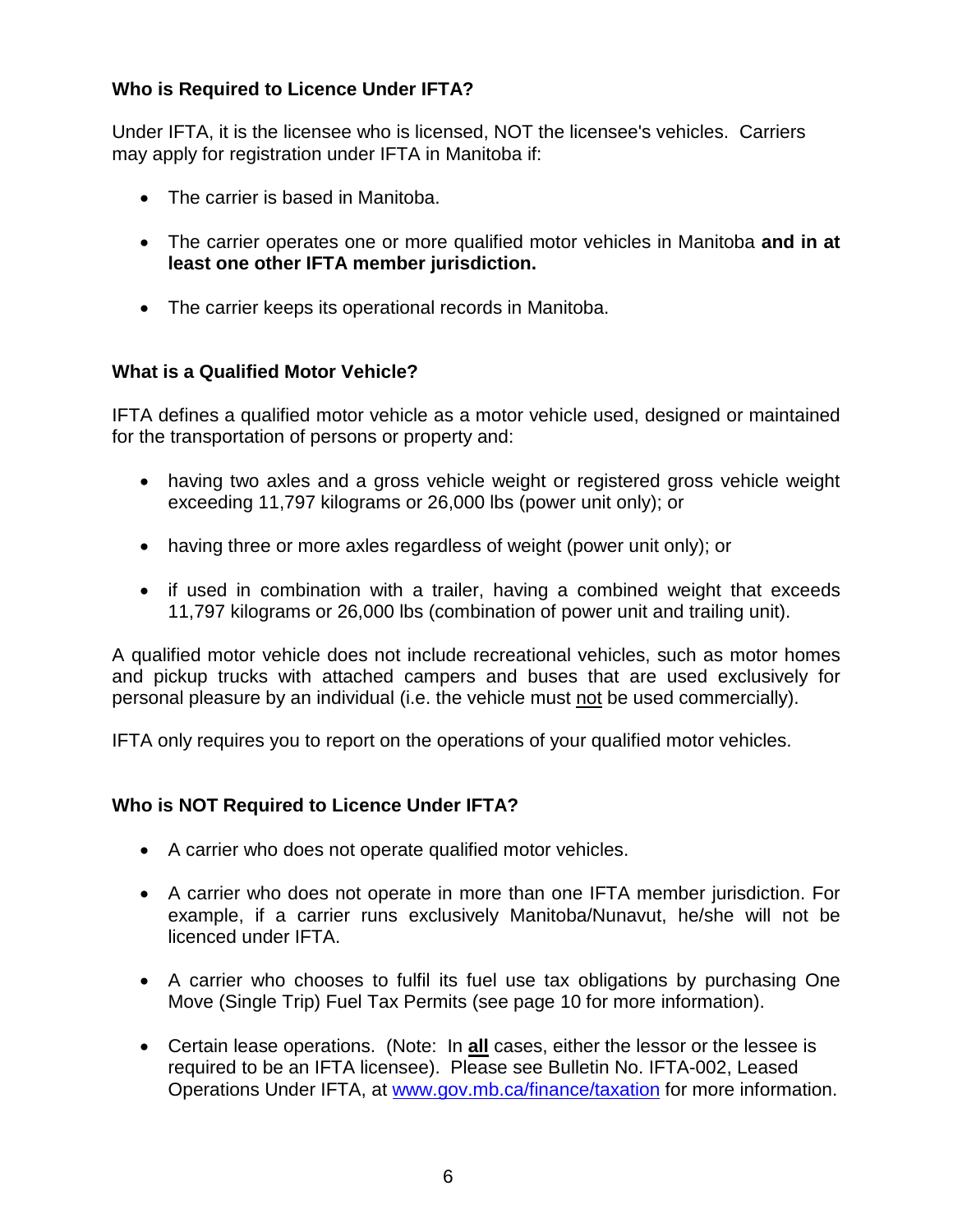## <span id="page-7-0"></span>**What About Multiple Fleets?**

A Manitoba IFTA licensee may have multiple fleets that are base plated in more than one IFTA jurisdiction. Special permission is required to report the distance travelled for all your fleets on one IFTA quarterly tax return. If you wish to consolidate your fleets based in IFTA jurisdictions outside Manitoba, you must submit a letter of request along with your 'Application for IFTA Licence and Decals' to the Winnipeg Taxation Division office. We will then contact the other IFTA jurisdiction(s) involved and arrange approval for the consolidated IFTA quarterly tax return.

Alternatively, you may licence your fleets in each IFTA jurisdiction where they are plated and file separate IFTA quarterly tax returns in each jurisdiction. You may choose to do this if, for example, your business operations in two separate IFTA jurisdictions are different in nature and you wish to maintain separate operational records.

#### <span id="page-7-1"></span>**How Does a Carrier Become Licenced Under IFTA?**

A carrier completes the 'Application for IFTA Licence and Decals' and pays the applicable licencing fees. The 'Application for IFTA Licence and Decals' is available from our offices listed below or on our website at [www.gov.mb.ca/finance/taxation.](http://www.gov.mb.ca/finance/taxation)

Current Manitoba IFTA licencing fees are \$65 per year per carrier, plus a \$5 annual decal fee per vehicle (set of two decals).

Calculate your licence and decal fees and mail the completed application form with payment to the Winnipeg or Westman Taxation Division offices or deliver the completed application form with payment to one of our offices listed below (cheque payable to Minister of Finance). If you have any questions about the information requested in the application form, please contact us at our Winnipeg Taxation Division office listed below.

**Winnipeg Office Manitoba Finance Taxation Division** 101 - 401 York Avenue Winnipeg, Manitoba R3C 0P8 Telephone 204-945-5603 Manitoba Toll Free 1-800-782-0318 Office Hours 8:30 a.m. - 4:30 p.m. E-mail: [MBTax@gov.mb.ca](mailto:MBTax@gov.mb.ca) Web Site: [www.gov.mb.ca/finance/taxation](http://www.gov.mb.ca/finance/taxation) **Westman Regional Office Manitoba Finance Taxation Division** 314, 340 - 9th Street Brandon, Manitoba R7A 6C2 Office Hours 8:30 a.m. - 12:00 p.m.

Note: Make cheque payable to the Minister of Finance

Note: The above contact information for the **Winnipeg Taxation Division office** applies to all your IFTA needs - licencing, tax return filing and payment, appeals, enquiries, etc.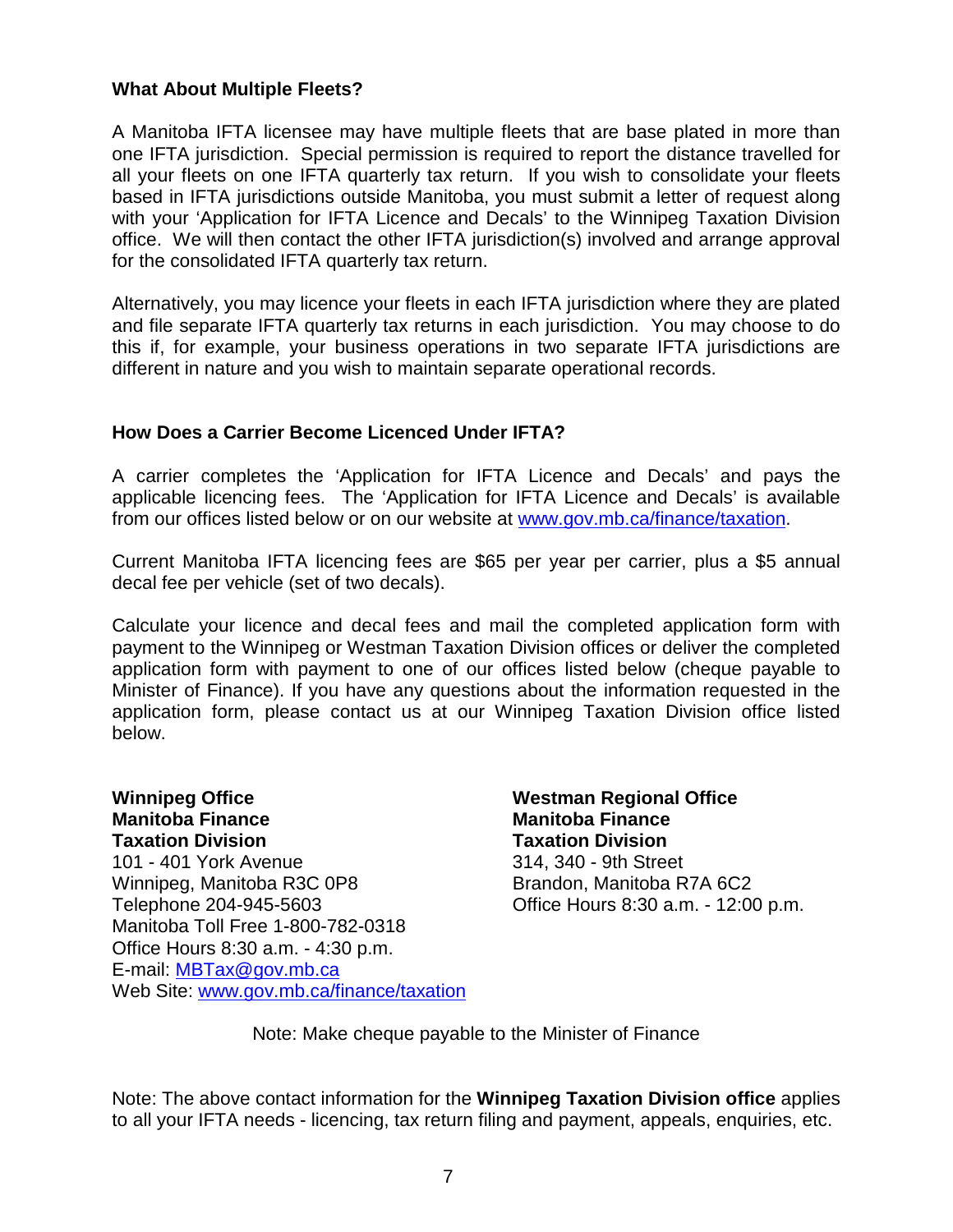## <span id="page-8-0"></span>**What Happens After the Application is Submitted?**

Our Registrations area checks the application form for completeness and accuracy. Additionally, a review is done to determine if the carrier owes any taxes or has any delinquent tax returns under IFTA and any of the tax statutes administered by the Taxation Division. Taxes administered by us include retail sales tax (RST), health and post secondary education tax levy (HE Levy), corporation capital tax (CCT), fuel tax and tobacco tax. If the information the carrier has provided is both complete and accurate and there are no outstanding taxes or delinquent tax returns, an IFTA account number is assigned and IFTA credentials (licence and decals) are issued.

If the carrier owes taxes or has delinquent returns, our Collections area will work with the carrier to resolve the issue. Once the issue is resolved, the carrier will be registered under IFTA. Please note that a bond may be requested.

The Taxation Division cannot issue a licence to a carrier who has previously had an IFTA licence revoked from another jurisdiction that has not been reinstated.

A carrier whose licence application is denied may file a written appeal with the Winnipeg Taxation Division office at the address on page 7 of this manual.

## <span id="page-8-1"></span>**What Does a Carrier Do With Its IFTA Licence and Decals?**

Once your application has been approved and processed, you become an IFTA licensee. A single IFTA licence will be issued for your fleet of vehicles and a set of two (2) IFTA decals will be issued for each qualified motor vehicle in your fleet. The licence and decals are your IFTA credentials and they are valid from January 1<sup>st</sup> (or the date of issue) through to December  $31<sup>st</sup>$  of the same calendar year. These credentials qualify you to operate in all IFTA jurisdictions without further IFTA fuel tax licencing or identification requirements with respect to motor fuel use taxes.

You must carry the IFTA licence in paper or electronic format in each cab of your qualified motor vehicles. If you choose to maintain an electronic format of your IFTA licence, it is strongly recommended that the licence is saved as a file such as PDF and saved to an electronic device for each vehicle. This approach enables you to have access to your IFTA licence at any time, even when access to mobile and/or wireless service may be interrupted.

Regardless of the format (electronic or paper), your IFTA licence must be accurate, valid, legible and be accessible on demand when requested by enforcement personnel. If you are unable to provide acceptable proof of credentials, you may be charged and required to purchase a One Move (Single Trip) Fuel Tax Permit to complete your trip.

To access your IFTA licence in PDF format, please see page 11 for information on **TAXcess**, Manitoba's online tax service.

You must affix the IFTA decals on the lower rear exterior portion of both sides of the cab of your power units. In the case of transporters, manufacturers, dealers or drive-away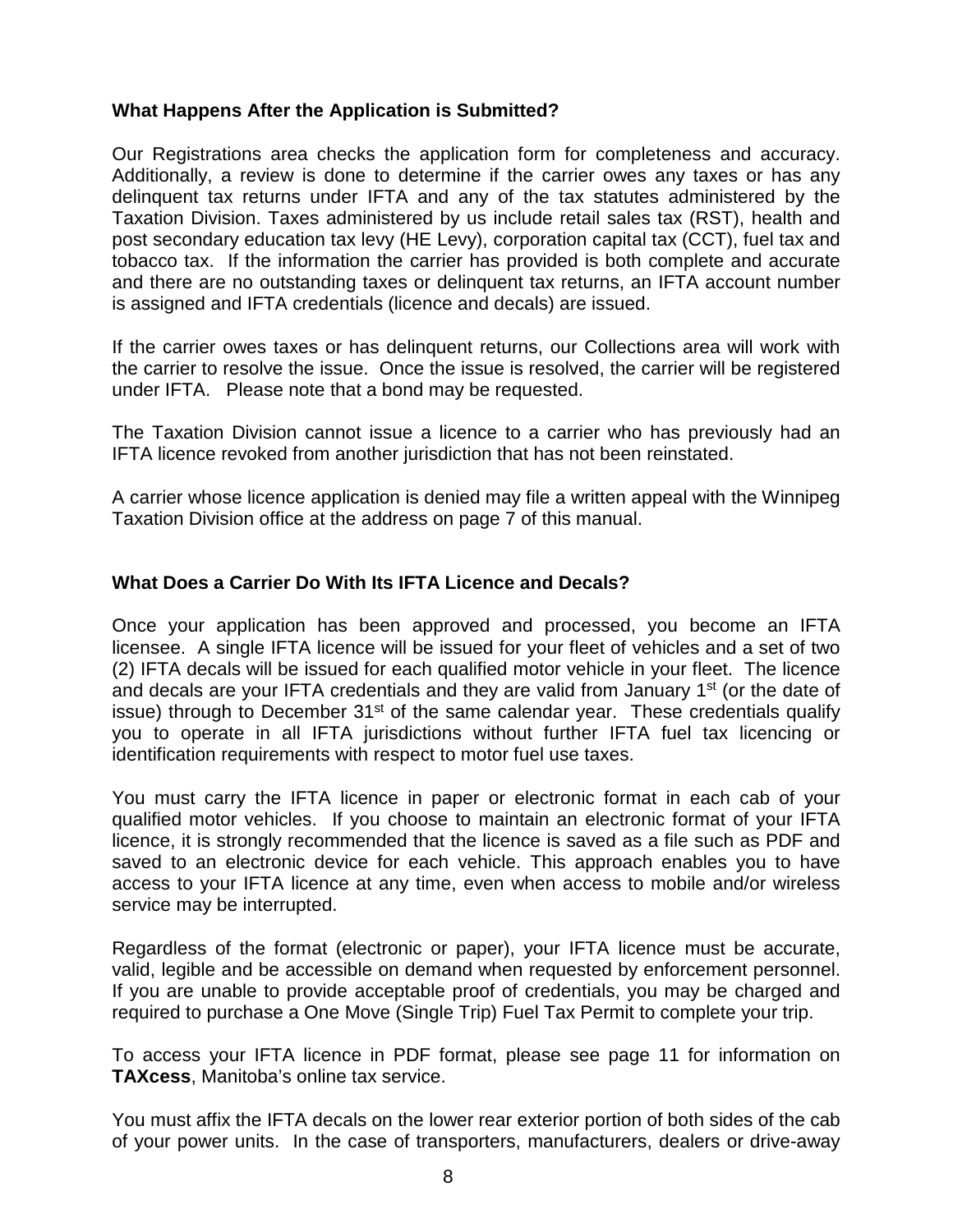operations, the decals need not be permanently affixed, but may be temporarily displayed in a visible manner on both sides of the cab.

If your qualified motor vehicles do not properly display the IFTA licence **and** decals (in the required locations), the operator of the vehicle may receive a citation and may be required to purchase a One Move (Single Trip) Fuel Tax Permit each time the vehicle enters an IFTA jurisdiction.

**Note**: If an owner/operator (who has a copy of your IFTA licence and decals) ceases to be employed by you, please retrieve the IFTA licence and decals from the vehicle. If you are unable to do so, please document the information as the owner/operator may be operating illegally using your IFTA credentials.

# <span id="page-9-0"></span>**When Can a Licensee Begin Using Its IFTA Credentials?**

If you are currently a Manitoba IFTA licensee and are renewing your credentials (licence and decals) for the next calendar year, you may begin displaying the new credentials on November 1<sup>st</sup> of the current year. Conversely, you have a two-month grace period (January and February) in the new calendar year to begin displaying your renewed credentials **if the current renewal was received in our office by December 31st of the prior year.** However, you must continue to display the previous year's IFTA credentials during this grace period until current year credentials are displayed on your vehicles.

**Please note that if your renewal is not received in our office by December 31st of the current year, you are not eligible for the grace period. This means you will not be able to travel on your current year credentials in January and February of the following year.**

## <span id="page-9-1"></span>**How Does a Licensee Add a Vehicle to its Fleet?**

As a Manitoba IFTA licensee, you may obtain extra decals for any additional qualified motor vehicles added to your fleet anytime during the year. Please complete the 'Application for Additional IFTA Decals'. The completed application form and payment (\$5.00 per set of decals) can be mailed to the Winnipeg or Westman Taxation Division offices or for walk-in service, visit one of our offices (addresses are on page 7 of this manual). The application form can be obtained from our website at [www.gov.mb.ca/finance/taxation.](http://www.gov.mb.ca/finance/taxation) Please note that additional decals will not be issued unless payment is received with your application, your IFTA account is up to date and there are no delinquent returns and/or taxes owing for any tax statutes administered by the Taxation Division.

If you require IFTA decals immediately and cannot get to one of our offices to obtain them, you can receive a 30-day Temporary Decal Permit. Please call the Winnipeg Taxation Division office at 204-945-5603 or Manitoba Toll Free 1-800-782-0318 to obtain a Temporary Decal Permit. Once we determine that your IFTA account is up to date and there are no delinquent returns and/or taxes owing for any tax statutes administered by the Taxation Division, you will be faxed or e-mailed the permit. As the permit is only valid for 30 days, you must purchase decals by completing the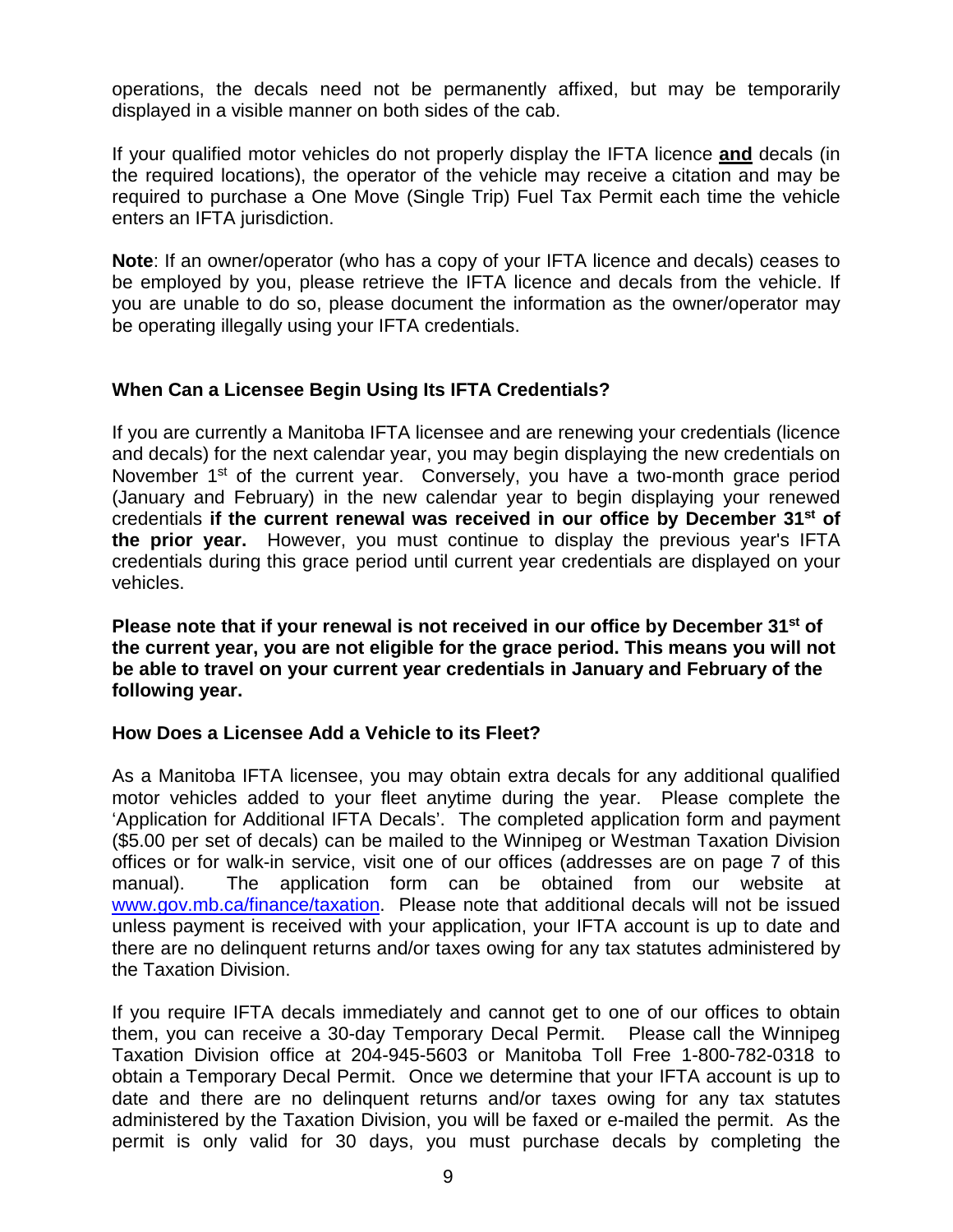'Application for Additional IFTA Decals' and mail or drop off the form and payment to the Winnipeg Taxation Division office.

The Temporary Decal Permit must be carried in the vehicle named on the permit, along with a paper or electronic copy of your Manitoba IFTA licence. Licensees are cautioned that failure to display the IFTA licence along with the decals in the required locations, or to carry a Temporary Decal Permit in lieu of the annual decals, will subject the vehicle operator to the purchase of a One Move (Single Trip) Fuel Tax Permit and a citation.

## <span id="page-10-0"></span>**How Are IFTA Credentials Renewed?**

IFTA credentials expire December  $31<sup>st</sup>$  of each year and must be renewed annually. If you have travelled outside of Manitoba for the last four (4) consecutive quarters, you will receive a 'Renewal of IFTA Licence and Decals' form during the last calendar quarter of each year. The renewal form must be returned with payment to the Winnipeg Taxation Division office before December 31st. Failure to do so will result in automatic revocation of your IFTA account. Your account will only be re-instated if you submit your renewal form with payment. Copies of your renewal form can be obtained by calling the Taxation Division Winnipeg office at 204-945-5603 or Manitoba Toll Free 1- 800-782-0318.

If you reported zero miles (no travel) or travel in Manitoba only for the past three (3) quarters, your credentials will not be renewed for the upcoming year. However, if your situation changes and you expect to travel outside of Manitoba for the upcoming year, please contact the Taxation Division Winnipeg office at 204-945-5603 or Manitoba Toll Free 1-800-782-0318. You will need to provide proof of out of province travel before renewal of your account will be considered.

We will process your renewal form and issue new credentials if you have filed all your IFTA tax returns, paid all IFTA taxes owing (including interest, penalties and audit assessments), have not had your IFTA licence cancelled or revoked and there are no delinquent returns and/or taxes owing for any tax statutes administered by the Taxation Division. If you owe taxes or have delinquent returns, our Collections area will work with you to resolve the issue. Once the issue is resolved, your IFTA credentials will be renewed.

# <span id="page-10-1"></span>**Where Can I Purchase One Move (Single Trip) Fuel Tax Permits?**

Manitoba One Move (Single Trip) Fuel Tax Permits can be purchased by telephone from the Manitoba Infrastructure Permit Office at 204-945-3961 or Manitoba Toll Free 1- 877-812-0009 or through the Manitoba Online Permitting System, [MB MOOVES.](https://www.gov.mb.ca/mit/mcd/permits/application.html) The Permit Office is open Monday to Friday, 7:30 a.m. to 4:30 p.m. (CST). The fuel tax portion cost of a One Move (Single Trip) Permit is the greater of \$18 or 6¢ per kilometre travelled or to be travelled in Manitoba. There may be additional costs, depending on the load being transported into Manitoba. For information on permits, visit Manitoba Infrastructure at [https://www.gov.mb.ca/mit/mcd/permits/index.html.](https://www.gov.mb.ca/mit/mcd/permits/index.html)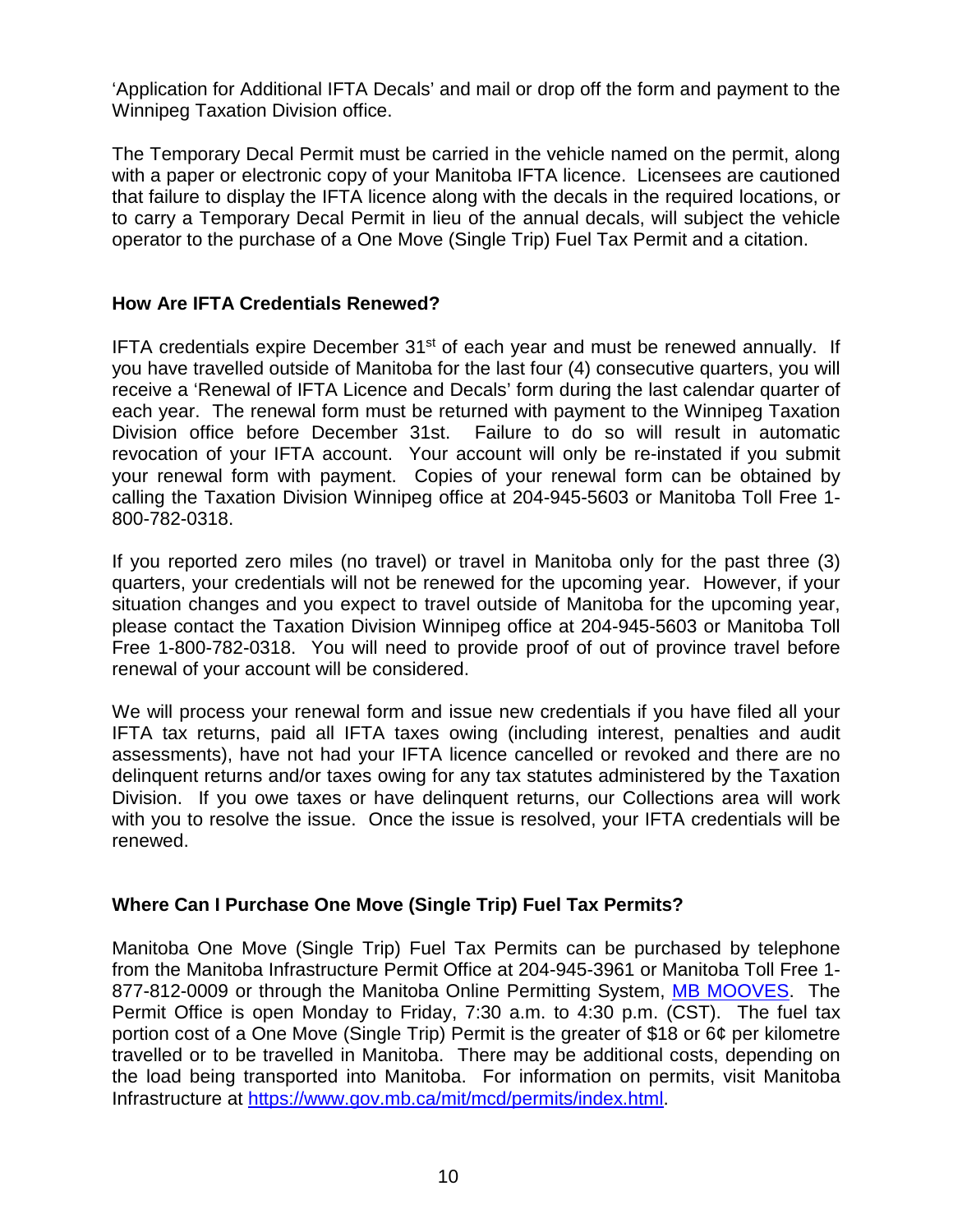## **REPORTING OPERATIONS UNDER IFTA**

<span id="page-11-0"></span>Under IFTA, the licensee files a single, consolidated IFTA quarterly tax return with its base jurisdiction covering its travel in all IFTA and non-IFTA jurisdictions. The timely filing of the IFTA quarterly tax return along with the payment of taxes (if applicable) due to the IFTA member jurisdictions discharges the licensee's responsibility for the filing of IFTA fuel use tax reports and the payment of IFTA fuel use taxes to IFTA member provinces and states.

## <span id="page-11-1"></span>**How Do I File and Pay My IFTA Quarterly Tax Return?**

# **1. Effective With IFTA 1st Quarter 2021 Tax Return**

**Beginning with the IFTA 1st quarter 2021 tax return, IFTA quarterly tax returns must be filed and paid on TAXcess, Manitoba's online tax service. TAXcess** allows businesses to access their accounts 24 hours a day, seven days a week in a secure, online environment. Once you sign up, you can securely file, pay and view your IFTA account online wherever and whenever you want.

To file your IFTA quarterly tax return on **TAXcess**, enter the jurisdictions you travelled in, the fuel type used, total kilometres travelled and tax paid fuel purchased. Based on the data inputted, **TAXcess** will calculate the tax due or tax credit. The '*Filing a Return'* Help in **TAXcess** provides complete instructions on how to file the tax return online.

You can pay any tax owing by electronic, pre-authorized payment (PAD) in **TAXcess**. This allows you to file and pay IFTA through the **TAXcess** website in one continuous process.

Additionally, your IFTA licence can be viewed under the 'Letters' tab in **TAXcess**. Your IFTA licence is in PDF format and can be printed, e-mailed or saved to an electronic device. There is no need to contact our office for copies or a PDF format. You can also view your IFTA Statement of Account, cover page for IFTA tax returns and Web Notices (e-mails) sent and received.

To begin the sign up process, choose your language preference and then click '*Sign Up Now for TAXcess'* on the **TAXcess** home page at [manitoba.ca/TAXcess.](https://taxcess.gov.mb.ca/)

## **2. For Periods Prior to IFTA 1st Quarter 2021 Tax Return**

IFTA quarterly tax returns for earlier periods may be filed and paid online but it is not a requirement. However, we strongly urge you to file and pay these returns on **TAXcess**.

For these earlier periods, you can file your IFTA quarterly tax return in paper format. You are required to calculate your kilometres per litre ratio for your entire operation. For each IFTA member jurisdiction in which you travelled in during the quarter, record kilometres travelled, fuel used based on the kilometre per litre (KPL) ratio, and tax-paid fuel purchased. Calculate your tax liability or credit in each IFTA jurisdiction travelled and then net out the credits and liabilities to determine a single net payment or credit.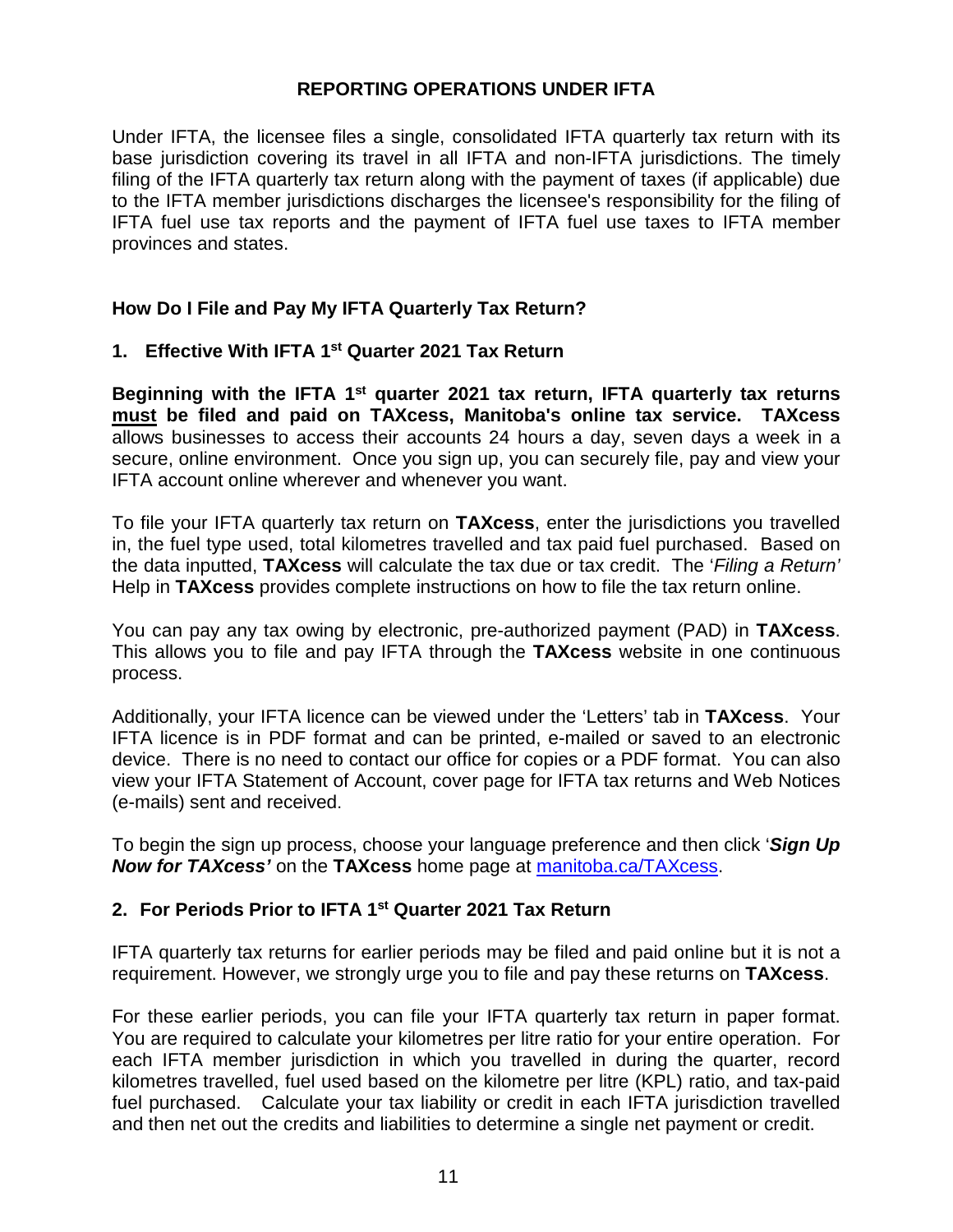The IFTA quarterly tax return worksheet, instructions, IFTA fuel tax rate charts and quarterly newsletters are available on our website at [www.gov.mb.ca/finance/taxation.](http://www.gov.mb.ca/finance/taxation)

The paper IFTA quarterly tax return (**including the worksheet (page 2)**) must be completed and mailed or dropped off with payment (if applicable) to the Winnipeg Taxation Division office (address is on page 7 of this manual).

If you pay any IFTA taxes owing on **TAXcess** or you have a nil return (no fuel used or kilometres travelled during the reporting period), you can fax your completed tax return to 204-948-2087, e-mail to [MBTax@gov.mb.ca](mailto:MBTax@gov.mb.ca) or mail or drop it off at the Winnipeg Taxation Division office (address is on page 7 of this manual).

## <span id="page-12-0"></span>**When is the IFTA Quarterly Tax Return Due?**

The IFTA quarterly tax return and any tax, interest and penalties owing, are due by the last day of the month following the end of the quarter being reported, as follows:

| <b>Reporting Quarter</b>                             | Due Date                 |
|------------------------------------------------------|--------------------------|
| January 1 <sup>st</sup> to March 31 <sup>st</sup>    | April 30th               |
| April 1 <sup>st</sup> to June 30 <sup>th</sup>       | July 31st                |
| July 1 <sup>st</sup> to September 30 <sup>th</sup>   | October 31 <sup>st</sup> |
| October 1 <sup>st</sup> to December 31 <sup>st</sup> | January 31st             |

If the due date falls on a weekend or public holiday, the due date is the next business day.

## <span id="page-12-1"></span>**When is a Tax Return Considered to be Received?**

A return filed and paid on **TAXcess** is considered to be received on the date the return is filed and the date the payment is made or scheduled for (future dated) in **TAXcess**.

For periods prior to the 1<sup>st</sup> quarter 2021 tax return, a hand-delivered tax return including full payment of any tax due will be deemed to be filed on the day it is received by an employee of the Winnipeg or Westman Taxation Division offices (see addresses on page 7 of this manual). A faxed tax return is considered to be received on the date stamp on the top of the faxed tax return. An e-mailed return is considered to be received on the date the e-mail is received in the recipient's Inbox.

## <span id="page-12-2"></span>**Is a Quarterly Tax Return Due Even When There Were No Taxable Operations?**

Yes. You must file an IFTA quarterly tax return on **TAXcess** by the due date even if no fuel was used or kilometres travelled during the reporting period.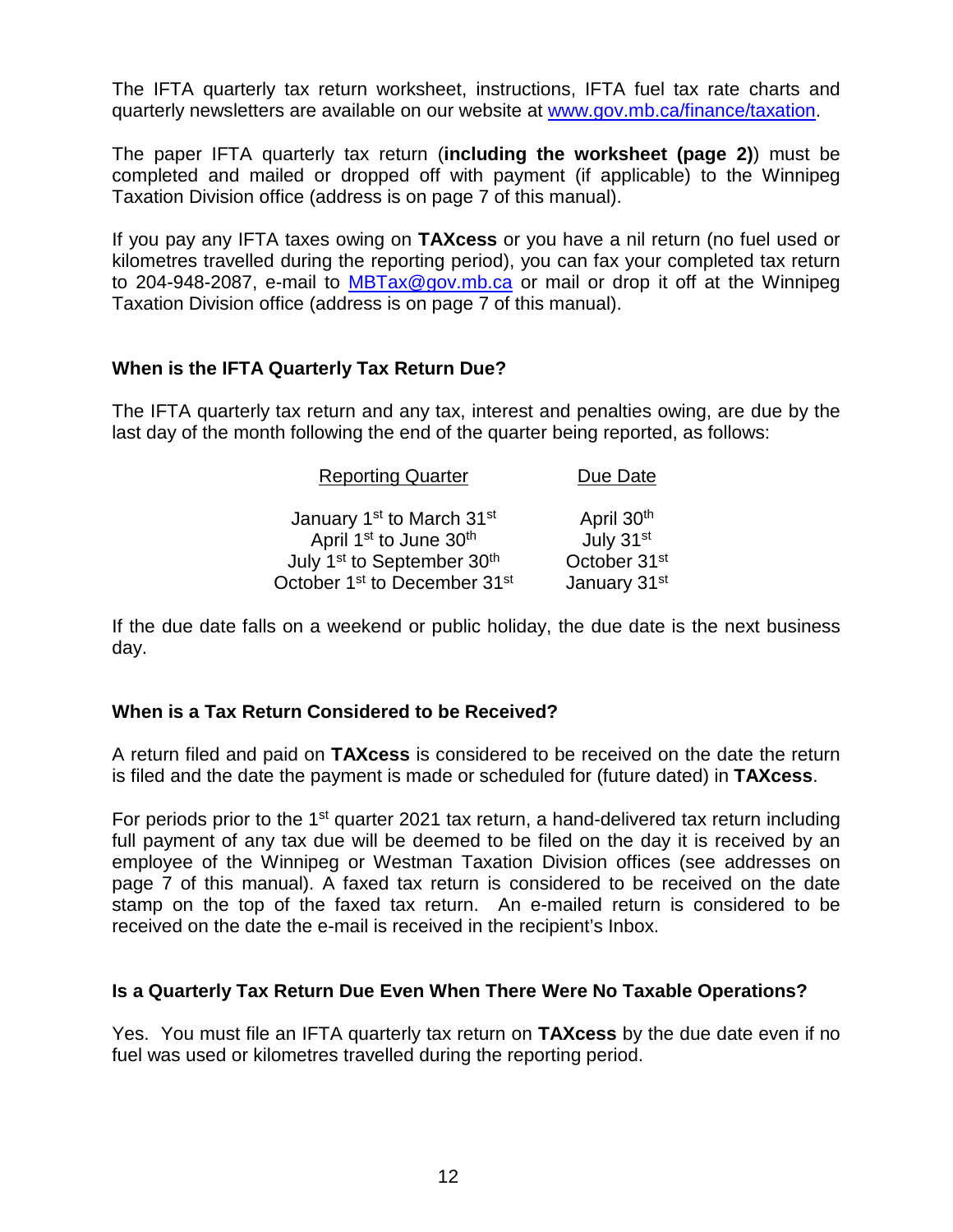## <span id="page-13-0"></span>**What is the Penalty For Filing Late?**

An IFTA quarterly tax return that is filed after the due date or without full payment of taxes owing is considered late. A penalty of 10% of the total tax due on the tax return will be applied if the total tax due is greater than \$100.00. The penalty also applies to amounts payable resulting from an audit.

Jurisdictional or IFTA interest will be calculated monthly on the outstanding balance in accordance with the IFTA Agreement. This interest is transmitted to the jurisdictions in which you travelled during the reporting period.

Manitoba system interest will also be calculated in the month following the filing of a tax return if all monies owing has not been paid. This interest will continue to accrue until monies owing are paid. This interest is calculated in accordance with the *Tax Administration and Miscellaneous Taxes Act*. This interest is not transmitted to other jurisdictions.

As the penalty is not distributed to other jurisdictions, the base jurisdiction may waive the application of the penalty for good cause. A licensee may appeal the imposition of the 10% penalty.

A base jurisdiction may waive the IFTA interest assessed on taxes a licensee paid late when the licensee can show that the tax return for those taxes was filed late due to misinformation provided by the base jurisdiction. In these circumstances, only the IFTA interest due on the base jurisdiction's own taxes may be waived.

Please note that you may be required to post a bond if you fail to submit the IFTA quarterly tax returns and any monies owing on a timely basis.

## <span id="page-13-1"></span>**How Does a Licensee Get IFTA Quarterly Tax Returns?**

Once you are signed up for **TAXcess**, you will receive an e-mail reminder before the date the tax return is due to file your IFTA quarterly tax return online. In the e-mail, there is a link to the current quarterly IFTA newsletter. Please read the newsletter for important information about IFTA.

Delinquent IFTA tax returns are listed in **TAXcess**. Please complete these tax returns and file with payment (if applicable) as soon as possible to avoid additional penalty and interest. Delinquent tax returns are assigned to our Collections area for follow-up.

## <span id="page-13-2"></span>**How Do I Receive a Refund of Overpaid Taxes?**

Each base jurisdiction allows credits and issues refunds to its licensees on behalf of all IFTA jurisdictions. You can request a refund on your IFTA tax return for any overpayment of tax provided the refund amount is greater than \$10.00. A refund will be issued once we determine that there are no taxes owing (including audit assessments)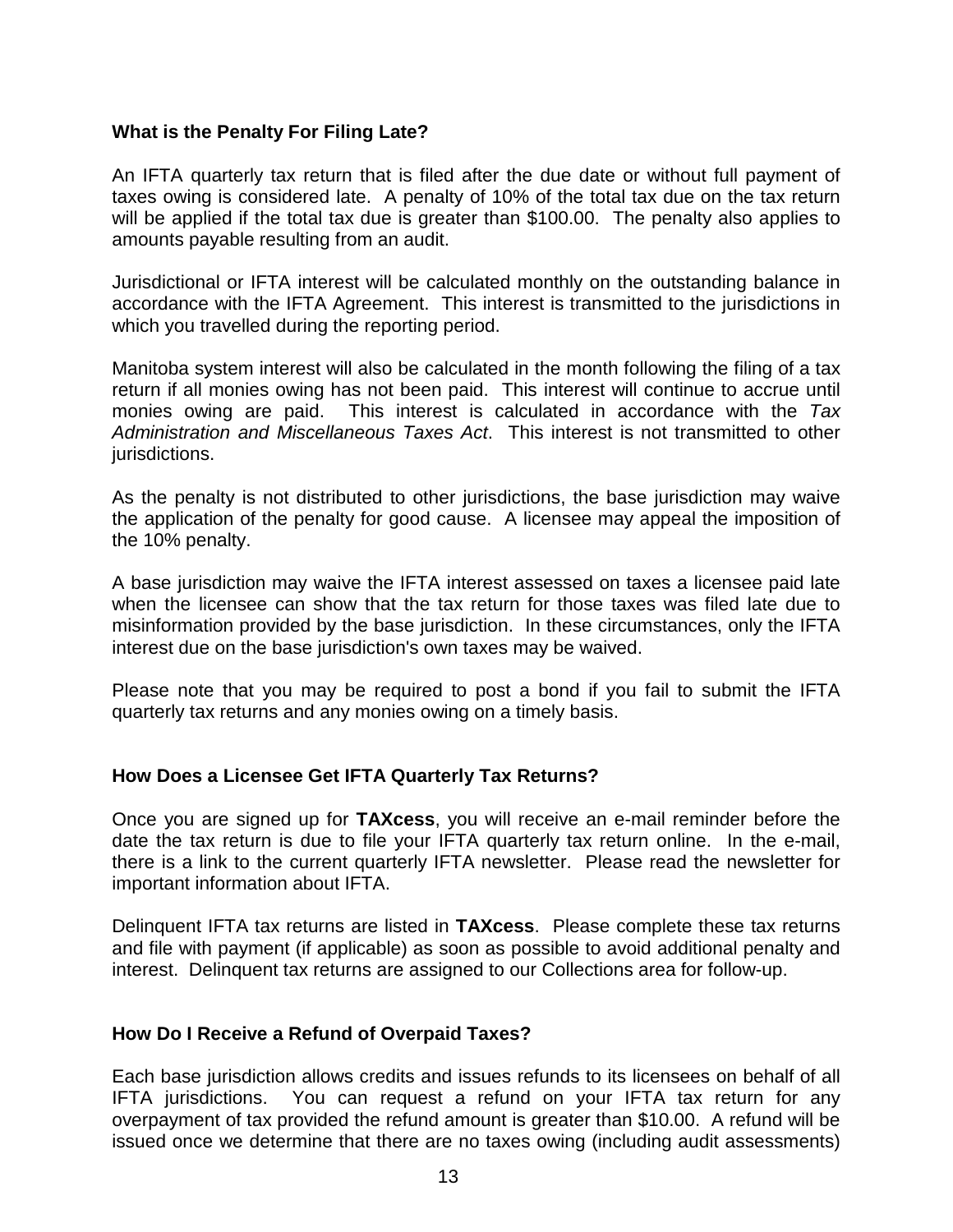or delinquent tax returns under IFTA and any of the tax statutes administered by the Taxation Division. Taxes administered by us include retail sales tax (RST), health and post secondary education tax levy (HE Levy), corporation capital tax (CCT), fuel tax and tobacco tax. Please note that all refunds are subject to audit.

If the credit amount is less than \$10.00 or you do not request a refund of an amount over \$10.00, the amount will carry over and be applied to subsequent taxes owing on your next IFTA tax return.

# **RECORDKEEPING REQUIREMENTS**

<span id="page-14-0"></span>It is the licensee's responsibility to maintain complete and accurate travel records for all vehicles registered under IFTA.

• **Records serve to substantiate the licensee's purchases of tax-exempt and taxpaid fuel.**

Under IFTA, it is assumed that any fuel that is obtained by a licensee is taxable, unless the licensee proves otherwise.

In addition, while a member of IFTA may or may not tax the retail or wholesale purchase of fuel by an interjurisdictional carrier, a licensee must provide proof and retain documentation of any credit it claims for taxes paid on fuel purchased at either wholesale or retail.

• **Records serve to verify what the licensee reports on its IFTA quarterly tax return.**

IFTA licensees are required to maintain records to substantiate the information reported on their IFTA quarterly tax returns.

• **Records are essential and protect the licensee when undergoing an IFTA audit.**

REMEMBER: If you do not maintain adequate records to support what you filed, the Taxation Division may disallow your IFTA tax return(s) and claimed credits and assess tax payable (plus penalty and interest) as warranted.

# <span id="page-14-1"></span>**Where Are IFTA Records to Be Maintained?**

Operating records must be maintained in Manitoba or be made available in Manitoba for audit. If an auditor is required to travel to another jurisdiction to audit the records, the licensee will be responsible for all travel costs.

## <span id="page-14-2"></span>**How Long Do IFTA Records Have To Be Kept?**

IFTA records must be kept for four (4) years from the due date of the IFTA quarterly tax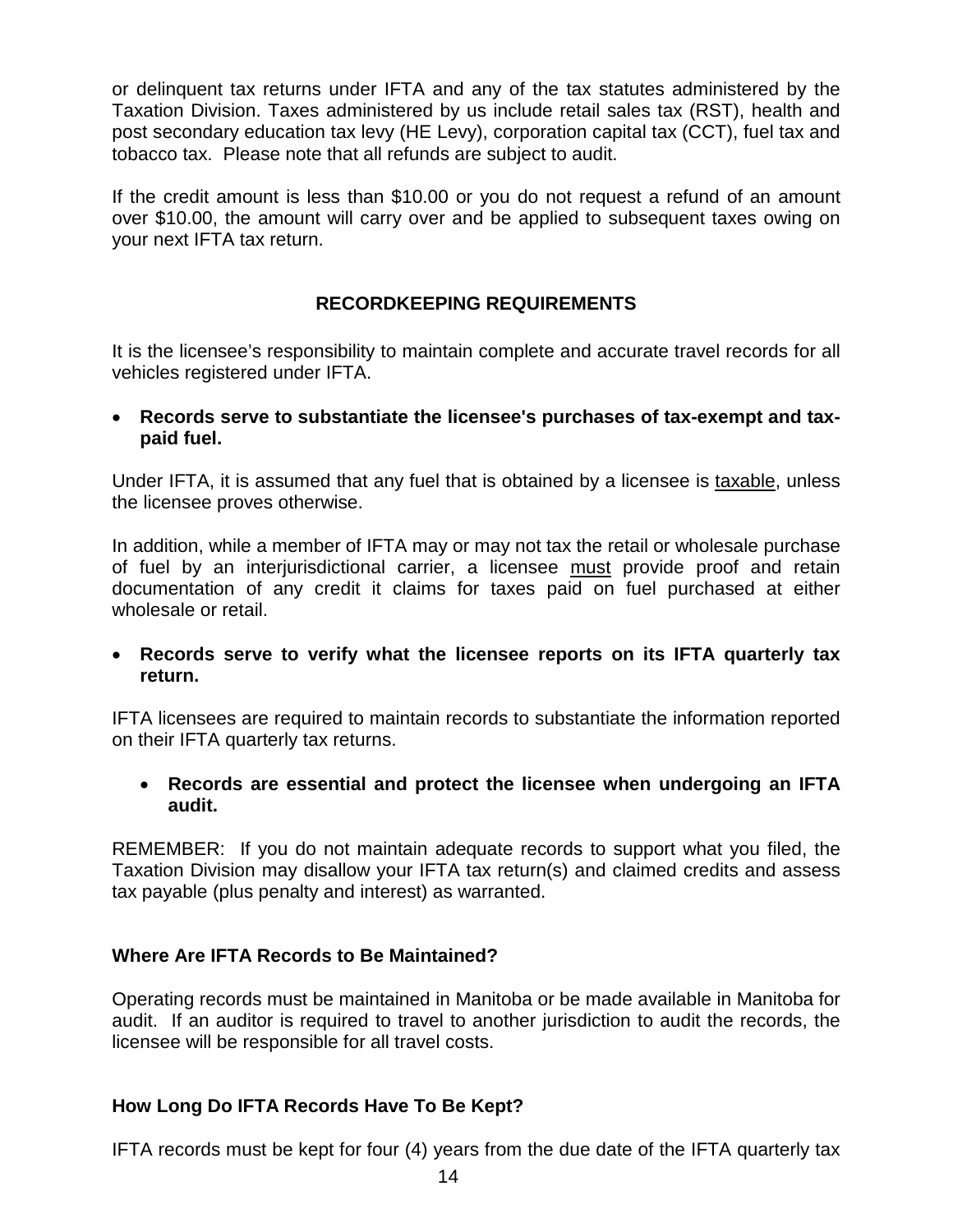return to which they pertain or the date the tax return was filed, whichever is later. The licensee may extend this period by signing a waiver. It may also be extended by the Taxation Division by making a request to examine the licensee's records. The limitation period does not apply if a tax return is not filed.

## <span id="page-15-0"></span>**Who May Examine IFTA Records?**

A licensee must make its IFTA records available on request to any member jurisdiction.

## <span id="page-15-1"></span>**In What Form Can IFTA Records Be Kept?**

IFTA records may be kept in the original paper form, on microfilm or microfiche, or on some other electronic or digital record storage system acceptable to the Taxation Division.

If a licensee uses an electronic data-recording system (such as on-board recording devices or a satellite tracking system), the records produced by the system may be used as trip data to support the licensee's IFTA tax returns in addition to or in lieu of paper documents. These records meet IFTA criteria for accuracy, reliability and completeness.

Distance records produced wholly or partly by a vehicle-tracking system, including a system based on a global positioning system (GPS

## <span id="page-15-2"></span>**What Kinds of Records Need to Be Maintained?**

In general, an IFTA licensee must maintain the following records:

## <span id="page-15-3"></span>**Fuel Records**

Fuel records must be maintained for all fuel purchased, received and used by all vehicles licenced under IFTA. Separate totals must be compiled for each fuel type. Records for retail and bulk fuel purchases must be maintained separately.

# **A) Retail Fuel Purchases**

Retail fuel purchases at truck stops, service stations or other dealers must be supported by a fuel receipt or invoice, a credit card receipt, automated vendorgenerated invoice or transaction listing, or an electronic or digital record of the receipt or invoice.

Note that the original fuel receipt is not required. However, a receipt that shows evidence of erasures or other alteration will not be accepted for tax-paid credits unless you can demonstrate the receipt is valid.

Many key-lock and other fuel dispensing systems are computerized and instead of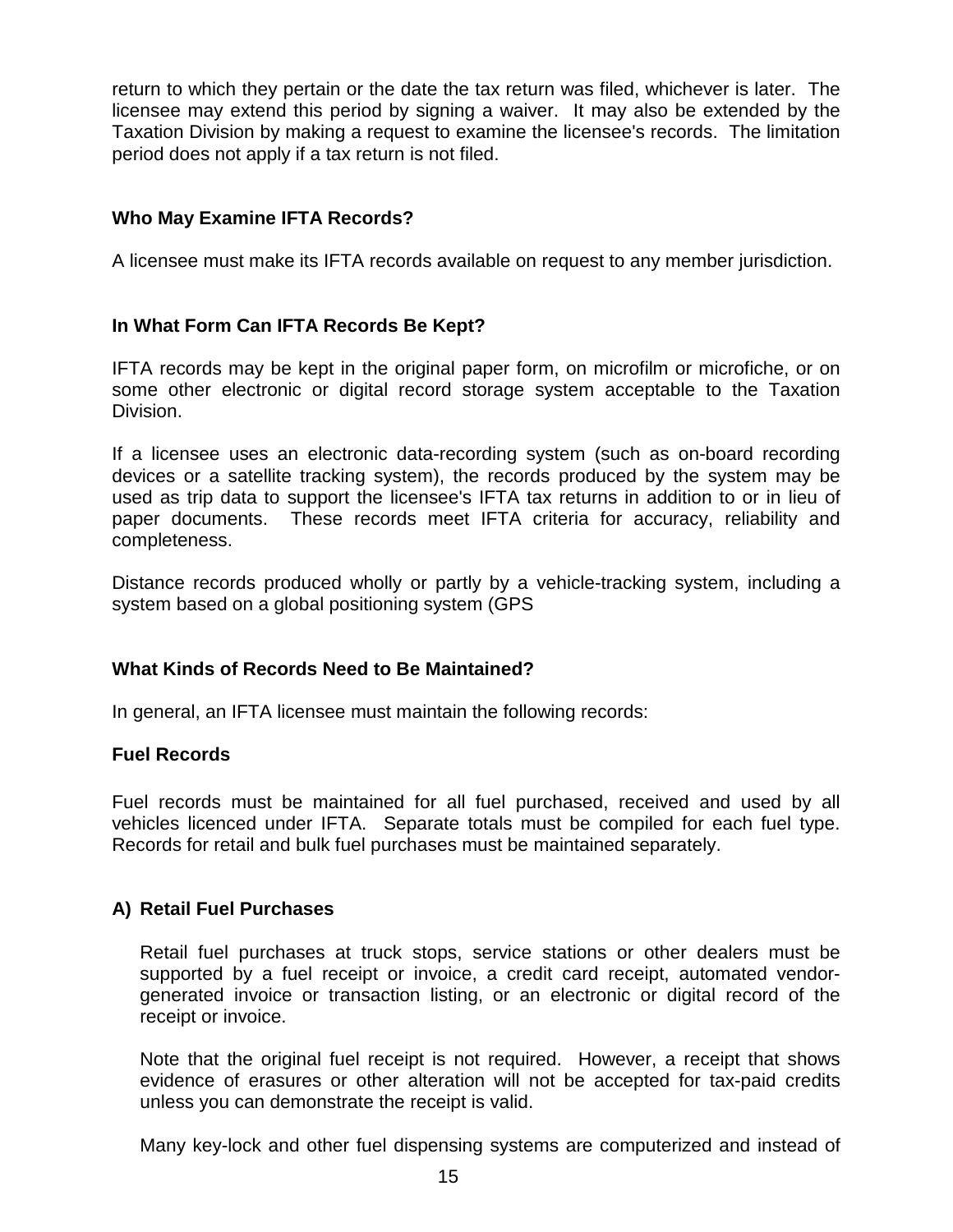issuing paper receipts for individual sales, only furnish periodic printouts of your purchase transactions. These records are acceptable under IFTA to evidence your fuel purchases provided they contain the information outlined below.

In order for you to claim credit for tax paid on a purchase, the receipt must show that the tax was paid at the pump or directly to the taxing jurisdiction.

The receipts should identify the vehicle by plate number, unit number (including fleet number if applicable) or other licensee identifier to verify that the vehicle belongs to your fleet.

In addition, the receipt or invoice must include:

- Date of purchase.
- Seller's name and address.
- Quantity of fuel purchased.
- Fuel type.
- Price per litre or gallon or the total amount of the sale.
- Purchaser's name.

If the vehicle being fuelled is operated under a lease, the receipt may be in the name of either the lessee or lessor provided a legal connection can be made to the party reporting the fuel tax.

# **B) Bulk Fuel Records**

If you have bulk fuel storage facilities, these purchases are to be accounted for separately from retail fuel purchases. Bulk fuel purchase and inventory records must be maintained to distinguish tax-paid fuel from non-tax-paid fuel and fuel placed in qualified versus non-qualified vehicles for all member jurisdictions. For withdrawals from bulk storage, records must be maintained to distinguish fuel placed in qualified vehicles from other uses. To claim a tax-paid credit on the tax return, you must retain receipts or invoices to support the claim (i.e. credit card receipts, automated vendor generated listings, microfilm or an electronic or digital record of the receipts or invoices).

If bulk fuel is delivered, your fuel records must contain the following information:

- Date of each receipt of fuel.
- Name and address of the person from whom the fuel was purchased or received.
- Quantity of fuel received.
- Fuel type received.
- Plate, unit or ID number of the vehicle or equipment into which the fuel was placed.

If you withdraw fuel from your bulk fuel storage, your fuel records must contain the following information:

• Date of withdrawal.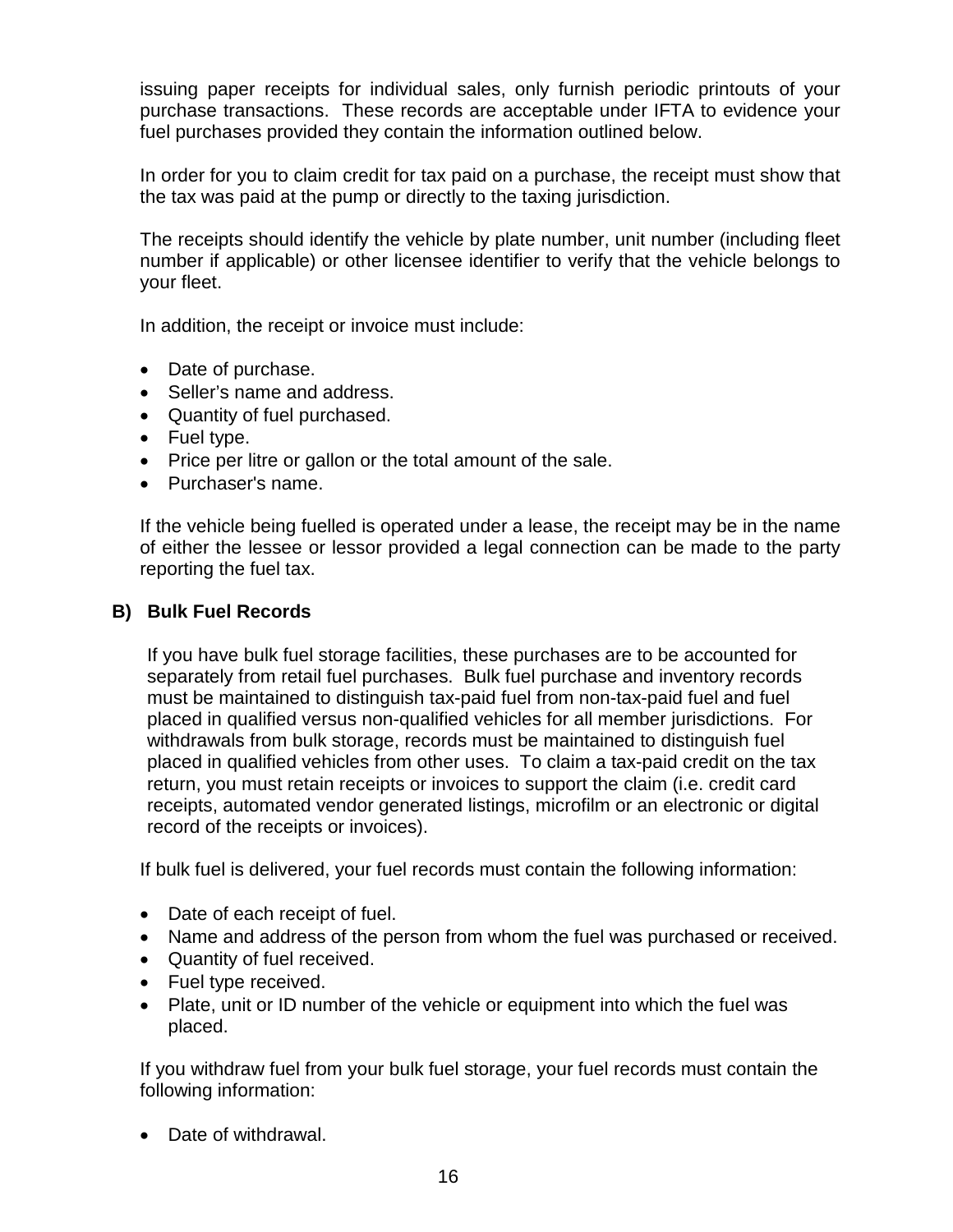- Quantity of fuel withdrawn.
- Fuel type withdrawn.
- Plate, unit or ID number of the vehicle or equipment into which the fuel was placed.

## <span id="page-17-0"></span>**Distance Records**

Your distance accounting system **must** include kilometre data for each trip of every qualified motor vehicle and a monthly recap of this data for each fleet. Each 'trip sheet' (produced by a vehicle-tracking system) must contain the following information:

- Starting and ending dates of the trip.
- Trip origin and destination.
- Route of travel.
- Beginning and ending odometer reading for the trip.
- Total kilometres for the trip.
- Total kilometres by jurisdiction.
- Unit or vehicle ID number (and fleet number, if applicable).
- Licensee's name.

In order to claim credit for exempt operations, you must keep records to distinguish between taxable and non-taxable kilometres and fuel.

#### **It is important to ensure that the kilometres recorded reflect the actual route a qualified IFTA vehicle travelled.**

# **TAX PAYMENTS / REFUNDS TO OTHER IFTA JURISDICTIONS**

<span id="page-17-1"></span>Satisfying fuel tax obligations under the IFTA Agreement is easy for licensees. An IFTA licensee makes a single net payment or claims a single refund from its base jurisdiction. The filing of the IFTA quarterly tax return with payment, if applicable, satisfies IFTA fuel use tax liabilities to all the IFTA member jurisdictions. The base jurisdiction allocates the credits and debits to the other member jurisdictions on your behalf.

Monthly, each IFTA jurisdiction nets out the liabilities and the credits its licensees have reported during that month with respect to each IFTA jurisdiction with travel. Funds due or credits owing are also reported to each jurisdiction with travel. A request for payment or a payment is made to each jurisdiction with travel.

# **APPEALS PROCEDURES**

<span id="page-17-2"></span>The IFTA Agreement provides that an IFTA licensee or an applicant for an IFTA licence may appeal any action or audit finding by any member jurisdiction. However, a licensee with an issue under IFTA should always attempt to settle it informally before entering the formal appeals process.

If you have an objection to any IFTA action or finding, please contact the Winnipeg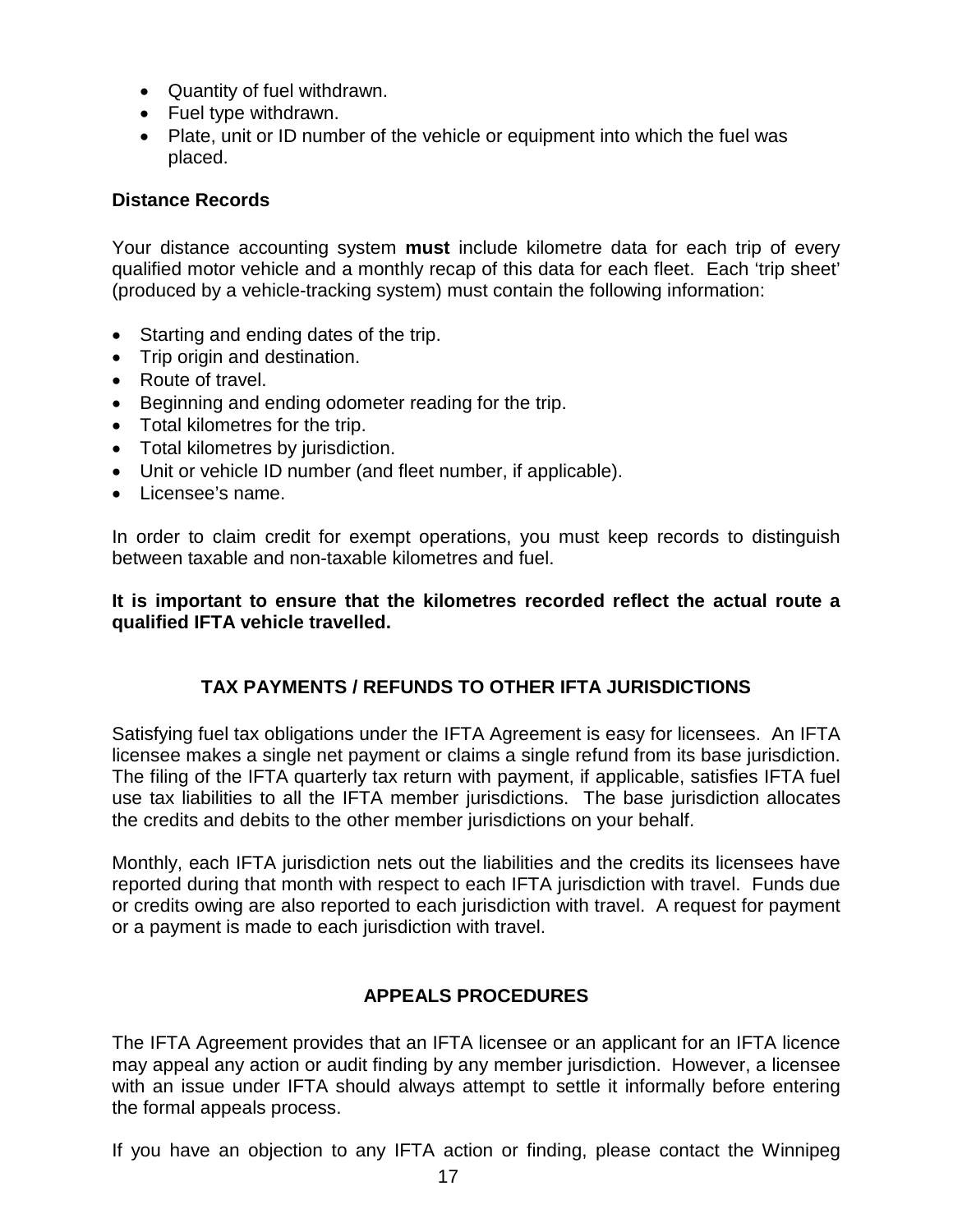Taxation Division office (see page 7 of this manual for contact information). Formal appeals procedures will be provided to you at that time if required.

## **ENFORCEMENT PROVISIONS**

<span id="page-18-0"></span>IFTA places many responsibilities upon its licensees and the jurisdictions that are members of the Agreement. The primary duties of an IFTA licensee are to file accurate IFTA quarterly tax returns and to pay the correct amount of tax due on a timely basis.

An IFTA audit is the primary means of enforcing a licensee's responsibilities, the collection of unpaid taxes and the imposition of penalties for infractions of IFTA requirements.

## <span id="page-18-1"></span>**What Enforcement Powers Does a Jurisdiction Have Under IFTA?**

In summary, an IFTA member jurisdiction has the authority to:

- enforce IFTA licencing and credential requirements through highway inspections of a licensee's vehicle(s).
- deny registration or renewal under IFTA if the licensee has delinquent tax returns or monies owing under IFTA or other tax statutes administered by the Taxation Division.
- enforce IFTA filing and payment requirements through an audit of a licensee's records or through collection procedures.
- issue and enforce an assessment when a licensee fails or refuses to produce records for audit.
- collect overdue taxes through collections procedures allowed under the *Tax Administration and Miscellaneous Taxes Act*.
- deny refunds for non-payment of IFTA taxes.
- impose monetary penalties for failure to file IFTA quarterly tax returns, filing IFTA quarterly tax returns late and underpayment of IFTA taxes due.
- revoke a licensee's IFTA licence for failure or refusal to comply with IFTA requirements and/or the requirements of all tax statutes administered by the Taxation Division.

## <span id="page-18-2"></span>**Highway Enforcement**

All IFTA jurisdictions have the authority to inspect qualified motor vehicles operating on their roads to determine if the carrier is properly licenced under IFTA and if the vehicle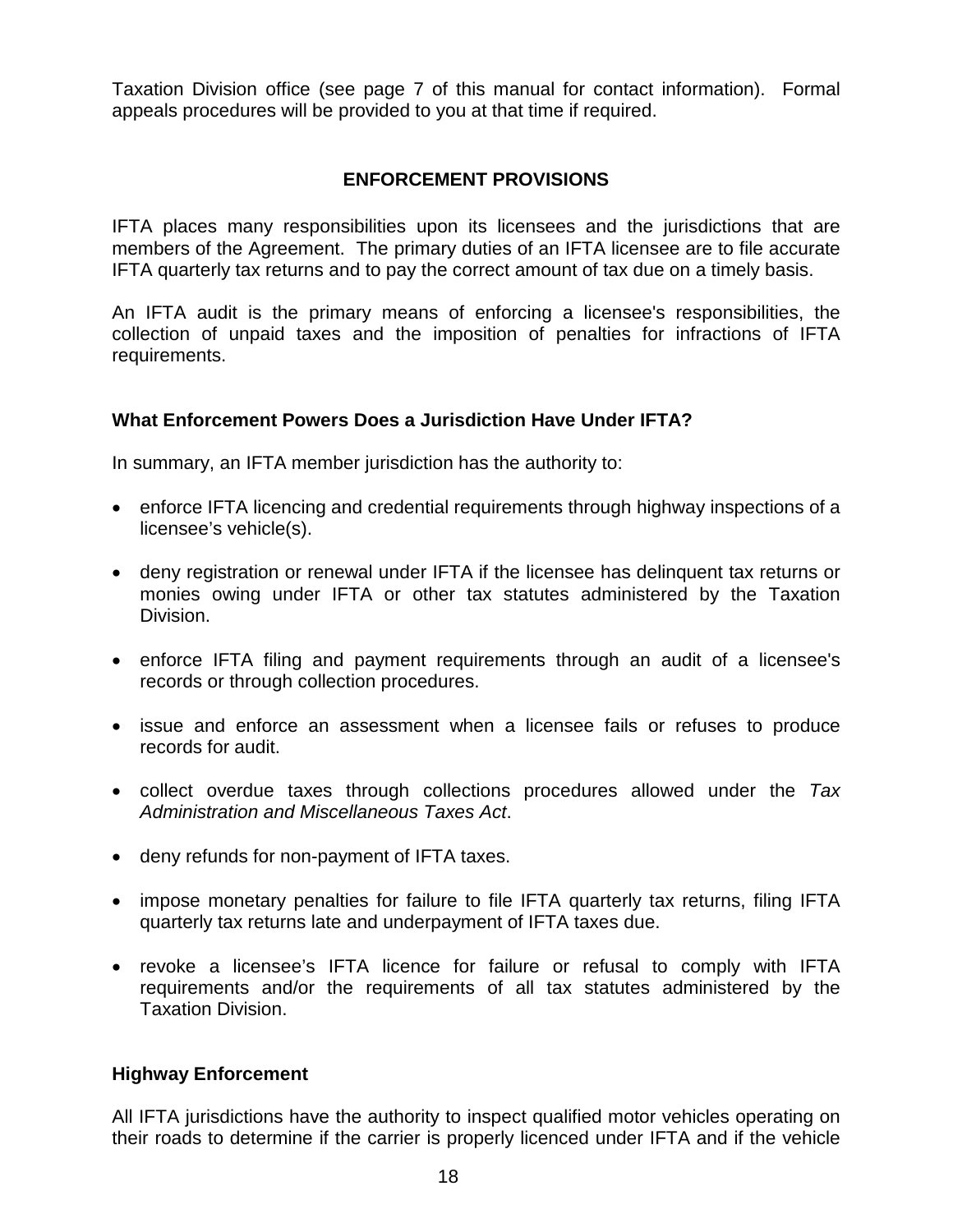has the proper IFTA credentials.

IFTA specifies that a vehicle that is not carrying an electronic or paper copy of an IFTA licence and/or is not displaying IFTA decals or a Temporary Decal Permit will not be considered to be operating under the IFTA Agreement and the vehicle's operator will be subject to citation and required to purchase a One Move (Single Trip) Fuel Tax Permit.

## <span id="page-19-0"></span>**Assessment**

An IFTA licensee may be subject to a tax assessment if one of the following scenarios occurs:

- A licensee fails to make records available to its base jurisdiction within 30 days of a written request to do so.
- A licensee fails to maintain records to substantiate its tax liability under IFTA.
- A licensee fails or refuses to file a timely IFTA quarterly tax return.
- A licensee fails to pay his/her tax liability on a timely basis.

In the above cases, the base jurisdiction may determine the licensee's tax liability for each IFTA jurisdiction. The assessment (which will include applicable penalty and interest) will be based on the best information available to the base jurisdiction. If not refuted by the licensee, this assessment will become final and may be collected by the jurisdiction in the same manner as any other delinquent liability.

## <span id="page-19-1"></span>**Collections Procedures**

The collection of taxes, penalty, and interest owed by an IFTA licensee to any member jurisdiction is the responsibility of the licensee's base jurisdiction. The base jurisdiction may use its own collections procedures allowed under its legislation to collect IFTA liabilities more than 30 days delinquent.

#### <span id="page-19-2"></span>**Licence Cancellation, Revocation and Reinstatement**

IFTA allows a base jurisdiction to cancel a licensee's IFTA credentials at the request of the licensee or on its own initiative. A licensee's IFTA credentials may be revoked for failure to comply with the requirements of the IFTA Agreement.

To cancel your IFTA licence in **TAXcess**, click 'Cancel IFTA Licence'. You will be required to enter an effective date of cancellation. You may also submit a written request by e-mail or mail for cancellation to our Winnipeg Taxation Division office (see page 7 of this manual for contact information).

We will accept your cancellation request if all IFTA tax returns have been filed and all IFTA liabilities are paid. Decals must be removed from all vehicles operating under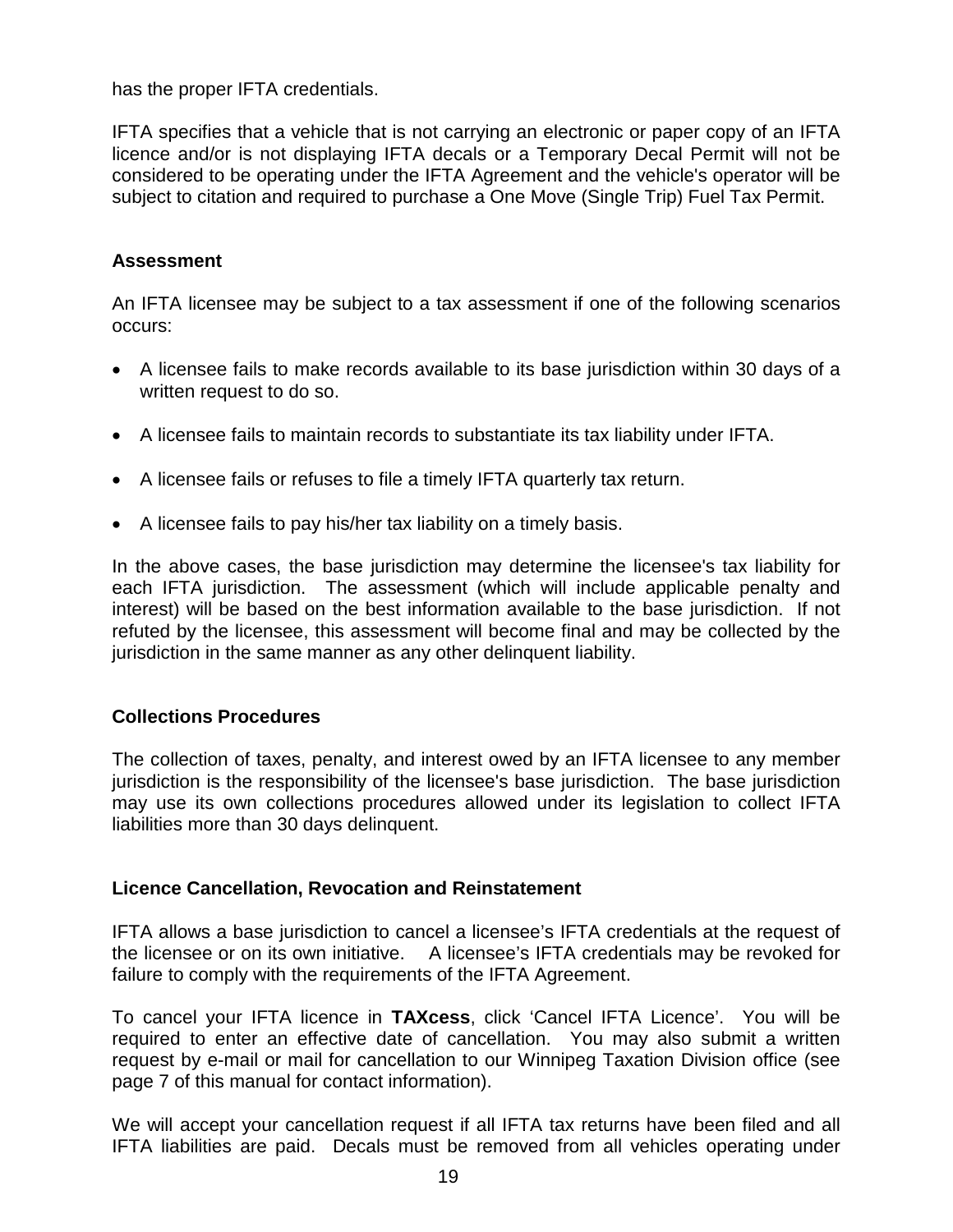IFTA and your IFTA licence and any unused decals must be returned to the Winnipeg Taxation Division office. We notify all member jurisdictions when a licence has been cancelled.

IFTA credentials may be revoked by the Taxation Division for any failure to comply with the provisions of the IFTA Agreement, such as:

- Failure to file IFTA quarterly tax returns.
- Failure to remit all IFTA taxes due.
- Failure to pay penalty and interest due.
- Failure to pay an audit assessment within a time frame specified by the Taxation Division.

We will work with the licensee to resolve the issue(s) that may lead to revocation of the IFTA credentials. If the issue(s) cannot be resolved, a warning letter will be sent to the licensee before revocation of his/her IFTA credentials. Once the IFTA credentials are revoked, the IFTA account is closed. Decals must be removed from all vehicles operating under IFTA and the IFTA licence (and all copies) and any unused decals must be returned to the Winnipeg Taxation Division office. All member jurisdictions will be notified within 10 days of the revocation.

Until the licence is reinstated, the carrier is required to purchase One Move (Single Trip) Fuel Tax Permits each time their vehicles enter an IFTA jurisdiction, including the return trip into Manitoba. Please note that a jurisdiction will not issue IFTA credentials to a carrier that has a previous IFTA licence still under revocation by another IFTA member jurisdiction.

A carrier whose IFTA credentials have been revoked may be reinstated once the issue(s) for which the initial action was taken has been resolved. In order for a revoked account to be reinstated, the carrier must reapply and pay the current IFTA licence and decal fees. In addition, a bond may be required. Within 10 days of the reinstatement, we notify all member jurisdictions.

A final audit may be conducted by any member jurisdiction upon cancellation or revocation of a licensee's IFTA licence. Records must be retained for a minimum of four (4) years from the date the final tax return in submitted.

# **AUDITS**

<span id="page-20-0"></span>Every IFTA licensee is subject to audit. Manitoba audits our licensees on behalf of all member jurisdictions. Another IFTA jurisdiction may also audit a Manitoba licensee. In some cases, a joint audit may be performed by two or more IFTA jurisdictions.

Audit emphasis is on the evaluation of the licensee's distance accounting system as distance allocation by jurisdiction is the basis for determining the licensee's fuel consumption and tax obligation for each jurisdiction.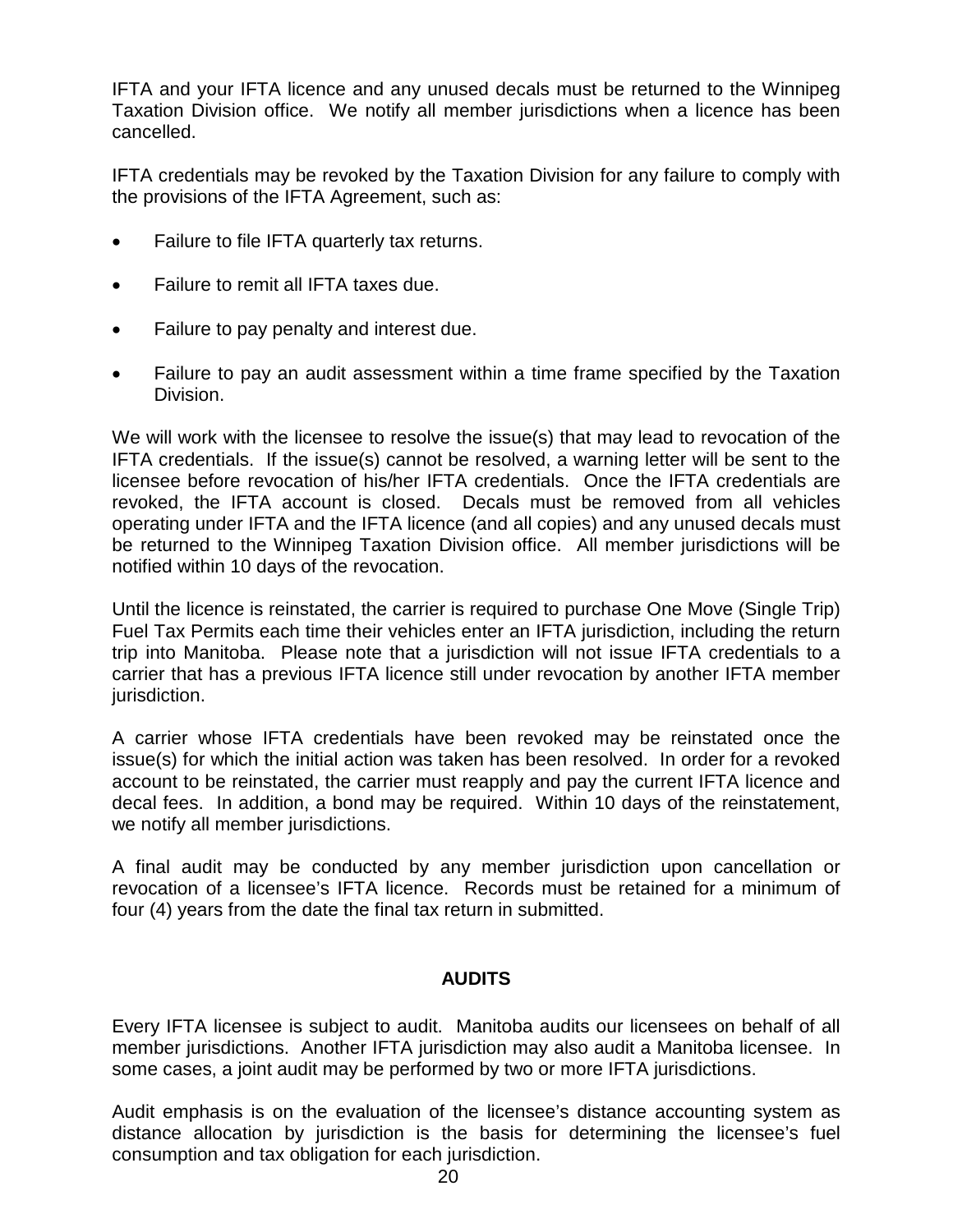## <span id="page-21-0"></span>**How Do I Know When I Will Be Audited?**

A representative from the Taxation Division will contact you if you are selected for an audit. The auditor will follow up with a confirmation letter at least 30 days prior to the audit. The 30 days' notice may be waived if you are ready for your audit in less than 30 days and you and the auditor agree on a suitable date for audit fieldwork to commence.

#### <span id="page-21-1"></span>**What Information Do I Need to Provide to the Auditor?**

During the initial contact, the auditor will advise you of the records that will be audited. These records include driver logbooks, trip sheets (produced by a vehicle-tracking system), MPI registration certificates and cab cards, fuel purchase receipts and /or commercial credit card or card lock statements, maintenance records showing odometer readings and records to support any withdrawals and purchases from a bulk storage facility, including fuel reconciliations. Your records must be maintained or be made available in Manitoba.

Also, almost as important as the above, is a **summary page** to show the calculations supporting each IFTA quarterly tax return filed. For smaller licensees, this could be a listing of fuel receipts per jurisdiction and a listing of trips going outside the province specifically showing the allocation amongst the jurisdictions per trip (by odometer readings or estimation). If you are estimating the kilometres per jurisdiction, please indicate how the estimate is determined (i.e. maps, internet, distance software, general knowledge of area).

You will also receive a pre-audit questionnaire to complete. You are required to return the questionnaire to the auditor at least 10 days prior to the scheduled audit date. Once the auditor determines the sample to be reviewed, you can pull the necessary records.

We ask that all records be ready for review upon commencement of the audit fieldwork.

## <span id="page-21-2"></span>**How Long is the Audit Period?**

Generally, the Taxation Division conducts an audit for a three (3) year period. However, the audit may be extended to a four (4) year period or shortened depending on the licensee's situation.

If a licensee fails to provide records for an audit, the audit period is extended from the date the request was made until the records are provided.

#### <span id="page-21-3"></span>**How Long Does an Audit Take?**

Time to complete the audit is dependent on the size and complexity of the licensee's operation, as well as the condition of the licensee's records. Well organized records will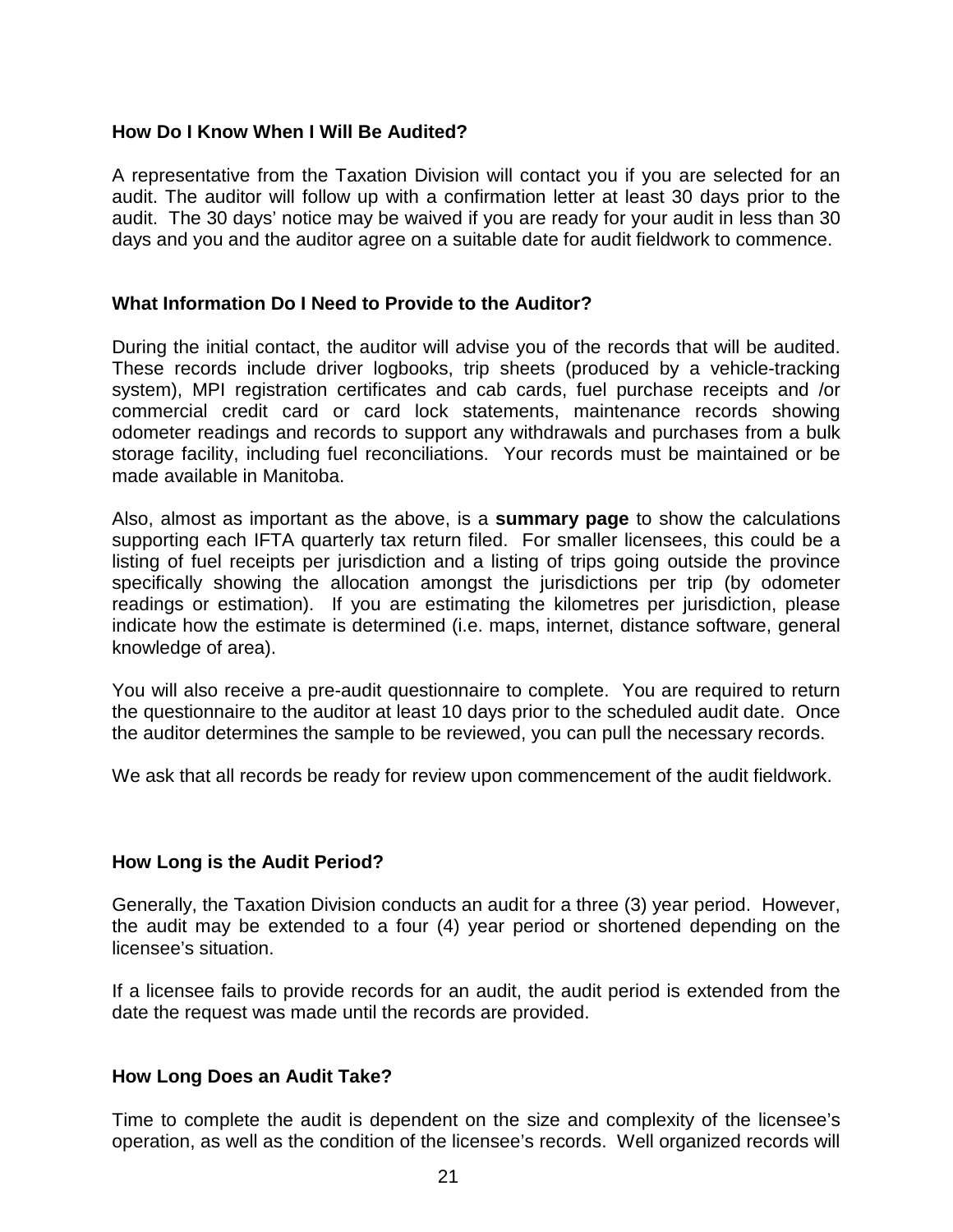shorten the audit completion time.

## <span id="page-22-0"></span>**How Do I Find Out the Results of the Audit?**

A closing conference is held in person or via telephone where the auditor discusses the net changes over the audit period and presents the net tax payable or refund. Until the closing conference is held to discuss the results, the audit is not deemed to be completed. This conference may take place at the end of audit field work while the auditor is at the licensee's location if the audit is uncomplicated and the results are easily calculated.

## <span id="page-22-1"></span>**If the Audit Results in a Refund, How Do I Receive My Refund?**

A credit will be entered into your account and may be deducted from your next tax return or a cheque will be issued upon request (see 'How Do I Receive a Refund of Overpaid Taxes?' on page 13 for more information on refunds).

## <span id="page-22-2"></span>**What Do I Do if I Disagree With the Audit Findings?**

If you do not agree with our audit findings, you should discuss your reasons with the auditor and provide any facts or documentation supporting your position.

The audit findings will be considered final unless a written notification of disagreement is received within 30 days of the date of the final audit letter.

## <span id="page-22-3"></span>**Once I Have Been Audited, Do I Need to Keep My Records That Have Been Audited?**

The Agreement states that records need to be retained for four (4) years from the date the tax return was due and this period is extended until the audit is completed. Once the audit is completed and finalized and this requirement has passed, you are not required to keep these records for IFTA purposes. Please NOTE that this is the record retention requirement for IFTA only. Other government authorities, such as Canada Revenue Agency have other record retention requirements to support other tax claims. The recommended course of action is to contact all interested parties prior to record destruction.

## **OTHER INFORMATION**

#### <span id="page-22-5"></span><span id="page-22-4"></span>**Mileage Tax**

.

Some states have mileage tax that is outside the scope of the IFTA agreement. Please contact the applicable state for more information on calculating and reporting this tax.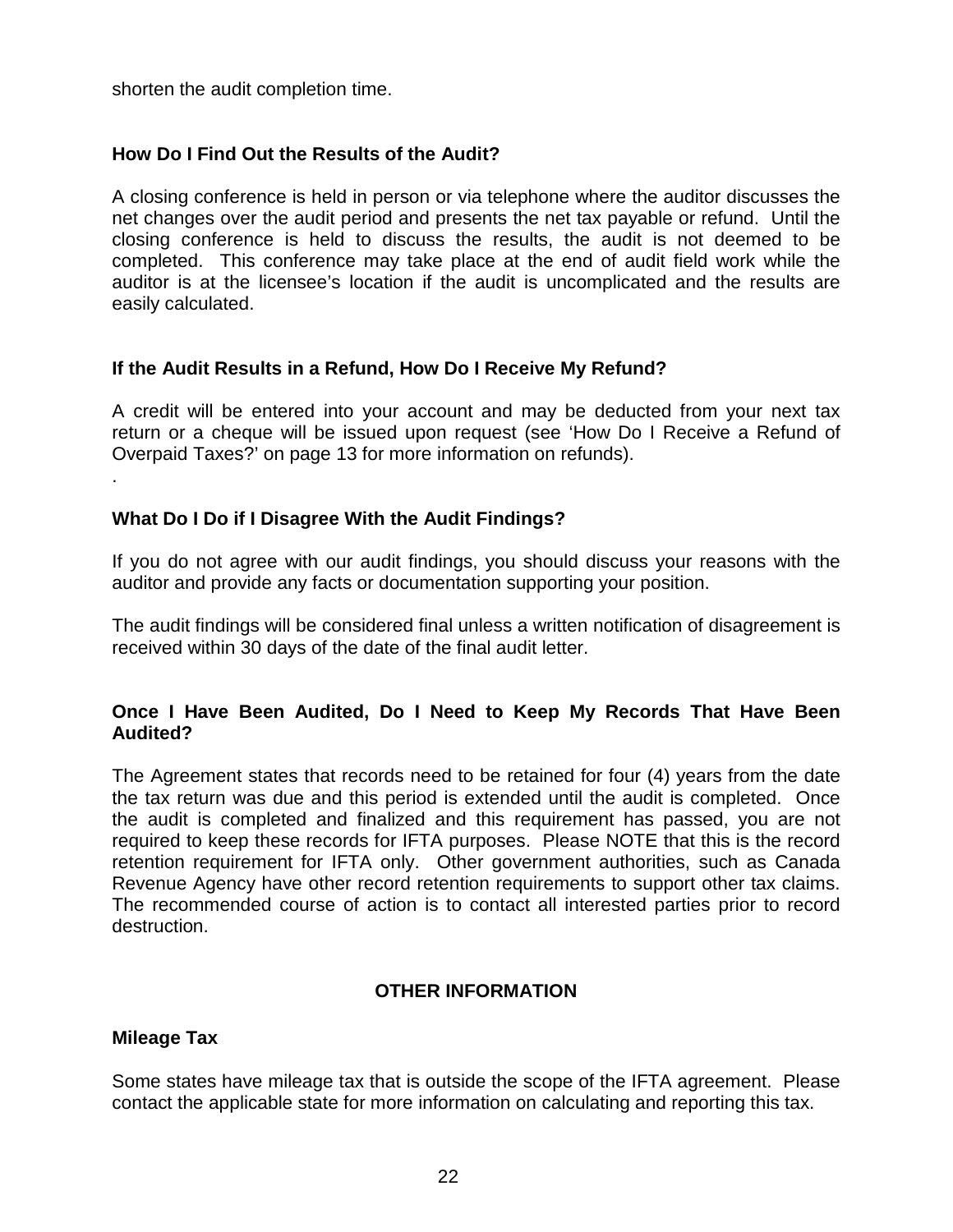## <span id="page-23-0"></span>**Fuel Tax Trip Permits**

Distances travelled under a Fuel Tax Trip Permit are not included in 'Total Kilometres Travelled' and 'Taxable Kilometres Travelled' on your IFTA quarterly tax return for the applicable jurisdiction. Tax-paid fuel purchased while travelling under a Fuel Tax Trip Permit would be included in 'Tax Paid Litres' for the appropriate jurisdiction.

In Manitoba, One Move (Single Trip) Fuel Tax Permits are purchased from the Manitoba Infrastructure Permit Office. The fuel tax portion cost of a One Move (Single Trip) Permit is the greater of \$18 or 6¢ per kilometre travelled or to be travelled in Manitoba. There may be additional costs, depending on the load being transported into Manitoba.

## <span id="page-23-1"></span>**Off-Road Travel / Idle Time (Manitoba)**

Manitoba has no fuel tax exemption for off-road travel / idle time. However, some jurisdictions do. It is up to each licensee to find out which operations are exempt from taxation by each IFTA member jurisdiction. Please visit the IFTA, Inc. website at [www.iftach.org](http://www.iftach.org/) and click on 'Links' for each jurisdiction's contact information.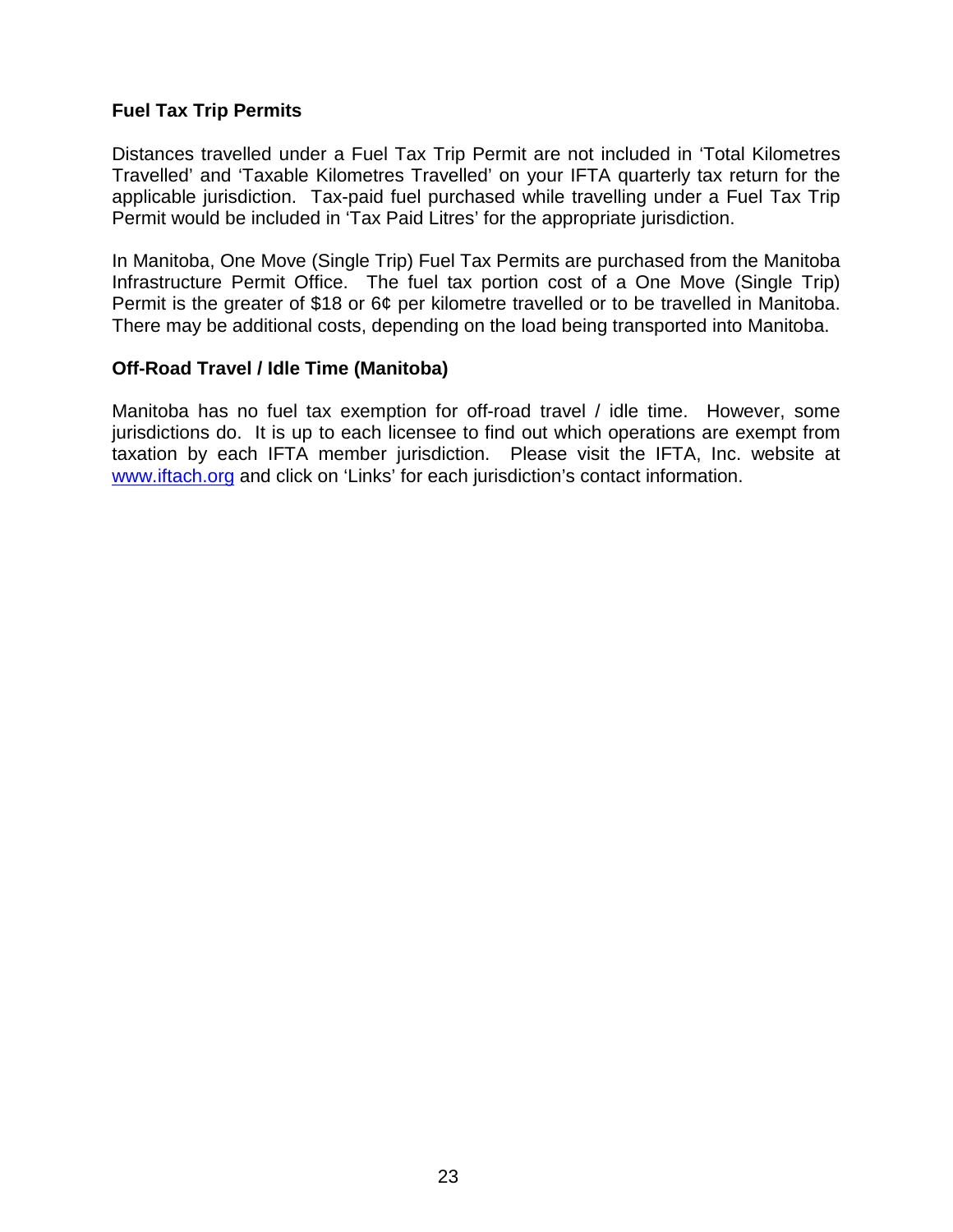# **EXHIBITS**

# **Exhibit 'A'**

# <span id="page-24-2"></span><span id="page-24-1"></span><span id="page-24-0"></span>**DEFINITIONS**

## **Audit**

A physical examination of the records and source documents supporting the licensee's IFTA quarterly tax returns.

## **Base Jurisdiction**

The member jurisdiction where qualified motor vehicles are based for vehicle registration purposes (i.e. where the vehicle is plated and insured) and

- where the operational control and operational records of the licensee's qualified motor vehicles are maintained or can be made available, and
- where some travel is accrued by qualified motor vehicles within the fleet.

The IFTA Commissioners of two or more affected jurisdictions may allow a person to consolidate several fleets that would otherwise be based in two or more jurisdictions.

## **Cancellation**

The withdrawal of a carrier's IFTA licence and privileges by either the licencing jurisdiction or the licensee.

## **Carrier**

A person who owns or operates one or more motor vehicles used interprovincially or internationally for the commercial carriage of passengers or goods.

## **Fleet**

One or more vehicles.

## **Fuel Tax Trip Permit**

A temporary fuel tax trip permit issued by a jurisdiction on a trip-by-trip basis to allow a carrier to enter that jurisdiction without IFTA credentials. In Manitoba, the One Move (Single Trip) Fuel Tax Permit is available from the Manitoba Infrastructure Permits Office.

## **Gross Vehicle Weight**

The weight of a vehicle, including the weight of passengers, cargo, fuel and accessories added to the vehicle after purchase.

# **IFTA Credentials**

A licence and set of decals issued by a member jurisdiction to a carrier registered under the International Fuel Tax Agreement (IFTA).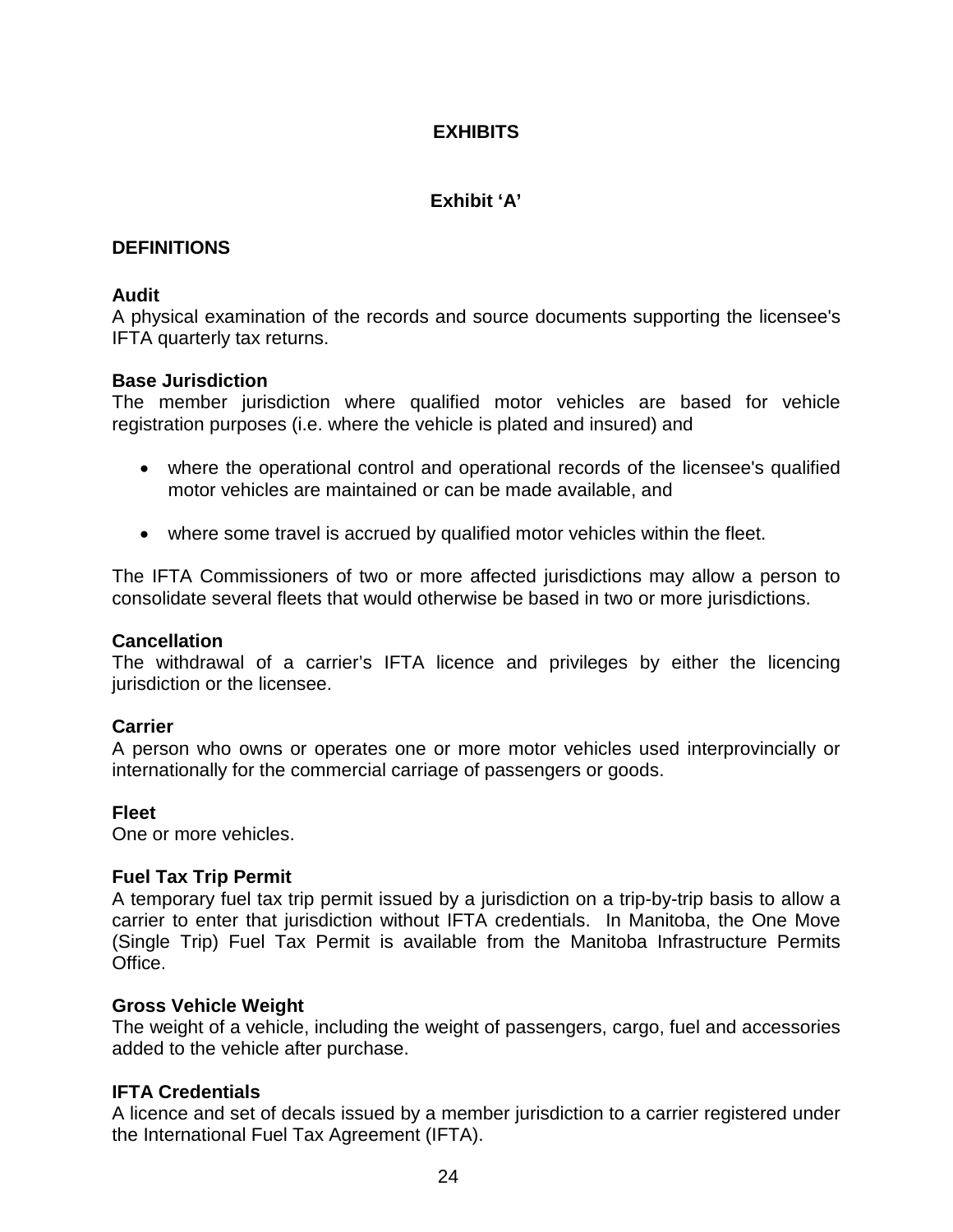## **Jurisdiction**

A province or territory of Canada, a state of the United States of America, the District of Columbia, or a State of the United Mexican States.

#### **Lessee**

The party acquiring (i.e. renting or leasing) the use of equipment with or without a driver from another.

#### **Lessor**

The party granting the use of equipment with or without a driver to another.

#### **Licensee**

A person who holds a valid IFTA licence issued by the base jurisdiction.

#### **Member Jurisdiction**

A jurisdiction that is a member of the International Fuel Tax Agreement (IFTA).

#### **Motor Fuels**

All fuels placed in the supply tank of qualified motor vehicles.

#### **Qualified Motor Vehicle**

A motor vehicle used, designed, or maintained for transportation of persons or property and:

- having two axles and a gross vehicle weight or registered gross vehicle weight exceeding 11,797 kilograms or 26,000 pounds (power unit only); or
- having three or more axles regardless of weight (power unit only); or
- if used in combination with a trailer, having a combined weight that exceeds 11,797 kilograms or 26,000 pounds (combination of power unit and trailing unit).

Does not include recreational vehicles.

#### **Recreational Vehicle**

Vehicles such as motor homes, pick-up trucks with attached campers and buses when used exclusively for personal pleasure by an individual. In order to qualify as a recreational vehicle, the vehicle shall not be used in connection with any business endeavour (i.e. not depreciated for income tax purposes).

#### **Registered Gross Vehicle Weight**

The maximum licenced weight capacity of a vehicle.

#### **Reporting Period**

A period of time consistent with the calendar quarterly periods of January 1 - March 31 (quarter 1), April 1 - June 30 (quarter 2), July 1 - September 30 (quarter 3), and October 1 - December 31 (quarter 4).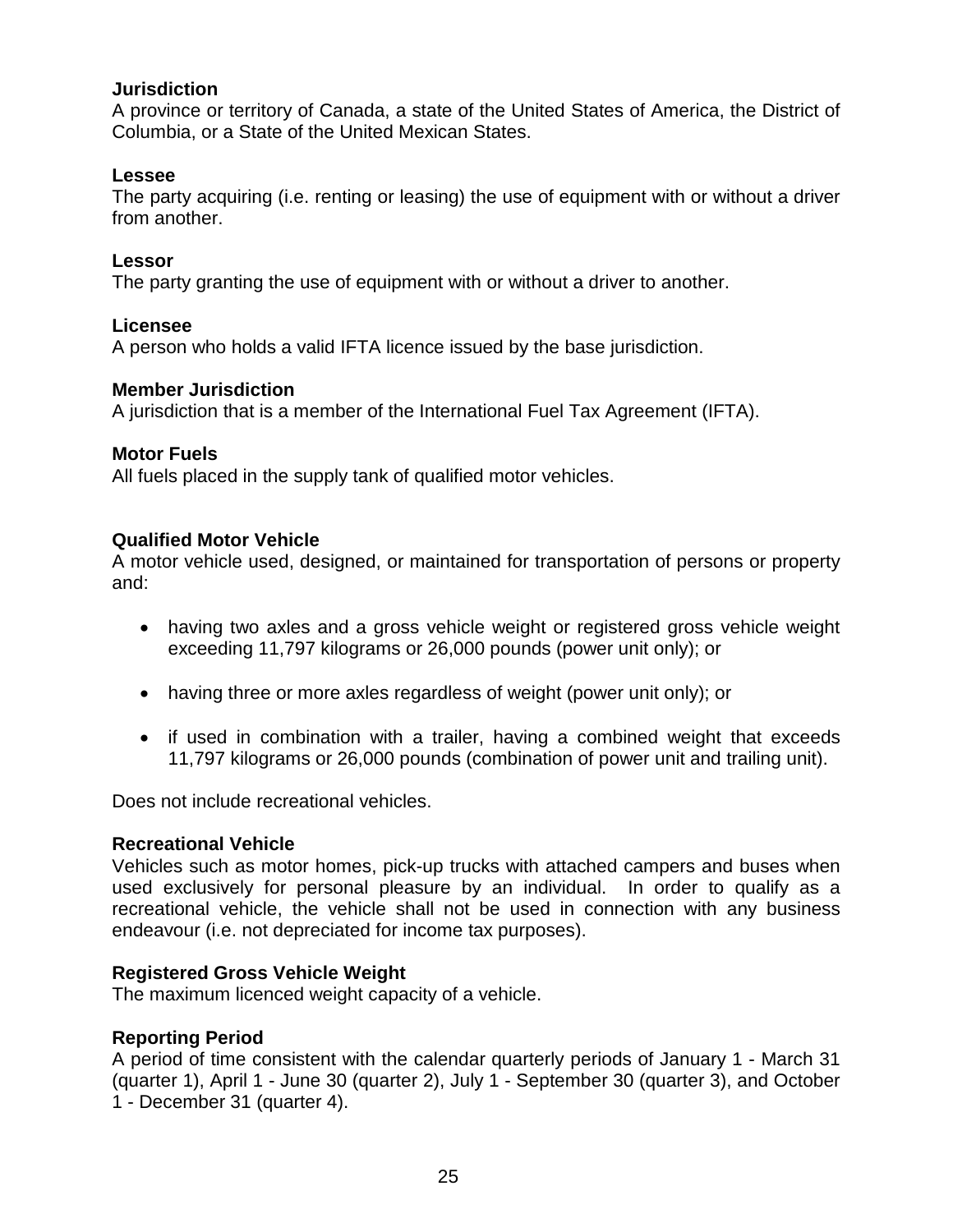## **Revocation**

The withdrawal of a carrier's IFTA licence and privileges by the licencing jurisdiction.

## **Tax Rate**

This is the fuel use tax rate per litre, including any fuel use surtax, prevailing in the jurisdiction during the **quarter** being reported and for the **fuel** type being reported.

#### **Temporary Decal Permit**

A permit issued by the base jurisdiction to be carried in a qualified motor vehicle in lieu of display of the permanent annual decals. A temporary decal permit is valid for a period of 30 days to allow the carrier adequate time to affix the permanent annual decals to the vehicle.

#### **Weight**

The maximum weight of the loaded vehicle or combination of vehicles during the registration period.